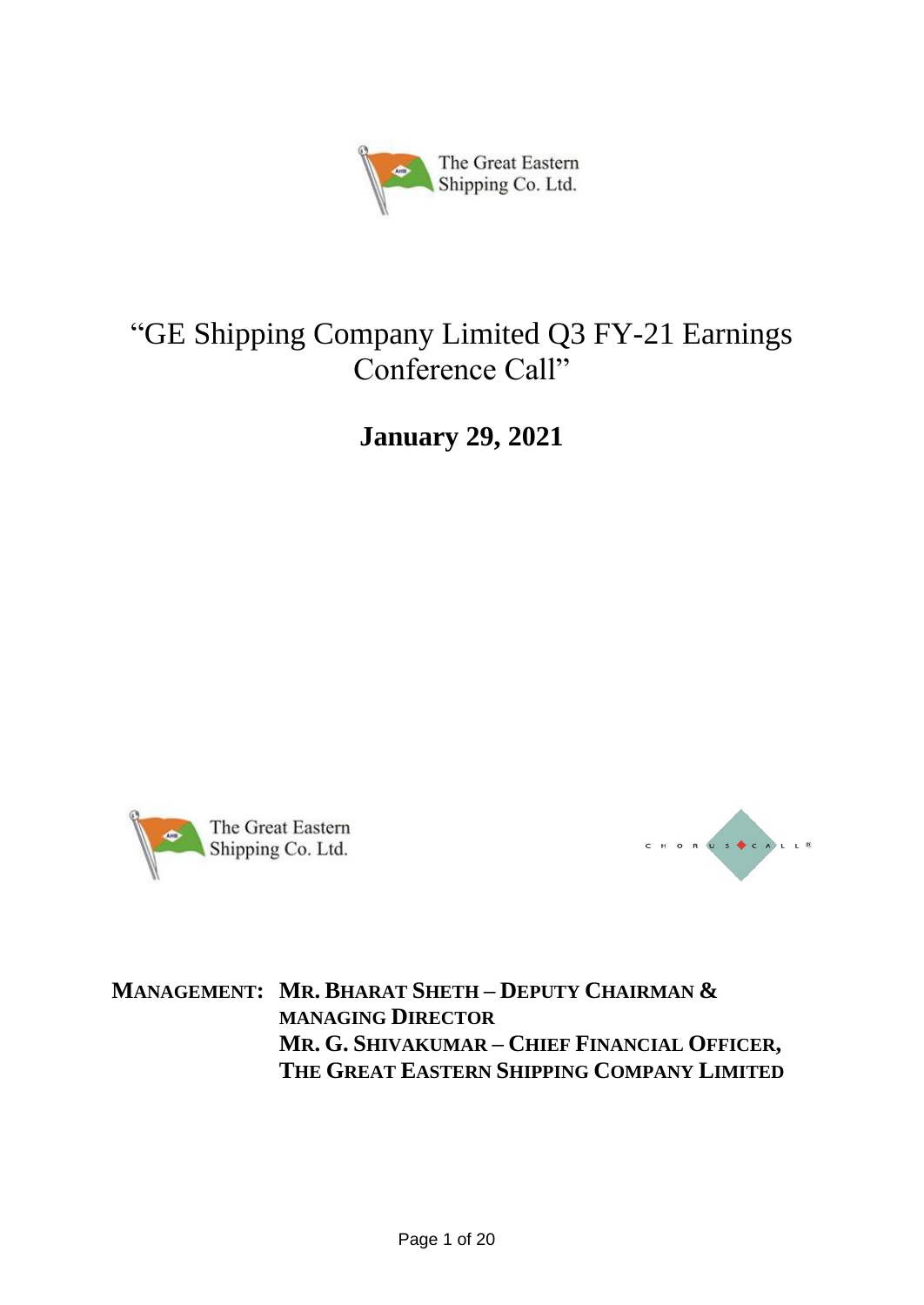

**Moderator:** Ladies and gentlemen good evening and thank you for standing by. Welcome to the GE Shipping Earnings Call on declarations of its financial results for the quarter ended December 31<sup>st</sup>, 2020. At this moment all participant lines are in the listen-only mode. Later we will conduct a question and answer session. At that time click on the Q&A icon and click on submit request button. We have with us today on the call Mr. Bharat Sheth – Deputy Chairman and Managing Director and Mr. G. Shivakumar – Executive Director and CFO. I now handover the proceedings to Mr. G. Shivakumar. Thank you and over to you sir.

### **G. Shivakumar:** Thank you. Thank you everyone. Good afternoon and thank you for joining us for the quarterly conference to discuss the results for Q3 and first nine months of FY21. I assume that you have seen the results. We will go through them briefly but we will try to focus more on what's going into these results and what's happening in the market currently and how we are seeing the markets.

First of all we will be discussing markets and what we think of is happening and what we think is possibly going to happen. Remember that we don't have the ability to forecast shipping markets; we don't have the ability to forecast even one week ahead. These markets always surprise us. So keep that in mind when you look at any forward looking statements.

Going through the financial results; these are the reported financial highlights. On a consolidated basis we have an EBITDA of 1605 crores and a net profit of 870 crores. You know that we have been gently nudging you to look at what we call normalized results rather than reported results, so let's go to the normalized results. On a normalized basis for the nine months on a consolidated basis, we have an EBITDA of 1408 crores and we have a net profit of 672 crores. This of course is lower than the reported mainly because the rupee has appreciated versus the dollar. In the nine-months period you will remember that USD INR wase at 76 in March and now we ended December at just over 73 which resulted in a boost to our P&L. After stripping out that boost to the P&L we still have consolidated EBITDA of 1408 crores and the net profit of 672 crores. On a standalone basis the net profit is 725 crores for the nine-months period. The NAV per share continues to be around Rs. 450 per share for the standalone NAV which takes the investment in Greatship at cost. On a consolidated basis it is between 475 and 525 per share broadly based on the valuations that we have got from brokers, again I must emphasize here that offshore valuations are quite tricky. The markets are very illiquid and therefore we need to take a wide range for these valuations.

Fleet development, we have had an active period, active three months on the sale and purchase front and sold two older Suezmax vessels, both of them 20 years plus. One of them was delivered in December; the other one has been delivered just this week to the buyers. We bought an LR2 vessel built in 2012. We took delivery of it in the last quarter 'the Jag Lara'. In dry bulk we have contracted to sell one of our oldest bulk carriers, Supramax bulk carrier called Jag Roopa. We will deliver it most likely in the month of March. We have contracted to buy a Capesize vessel which is a seven year old ship. The delivery of that ship is expected early in the coming week.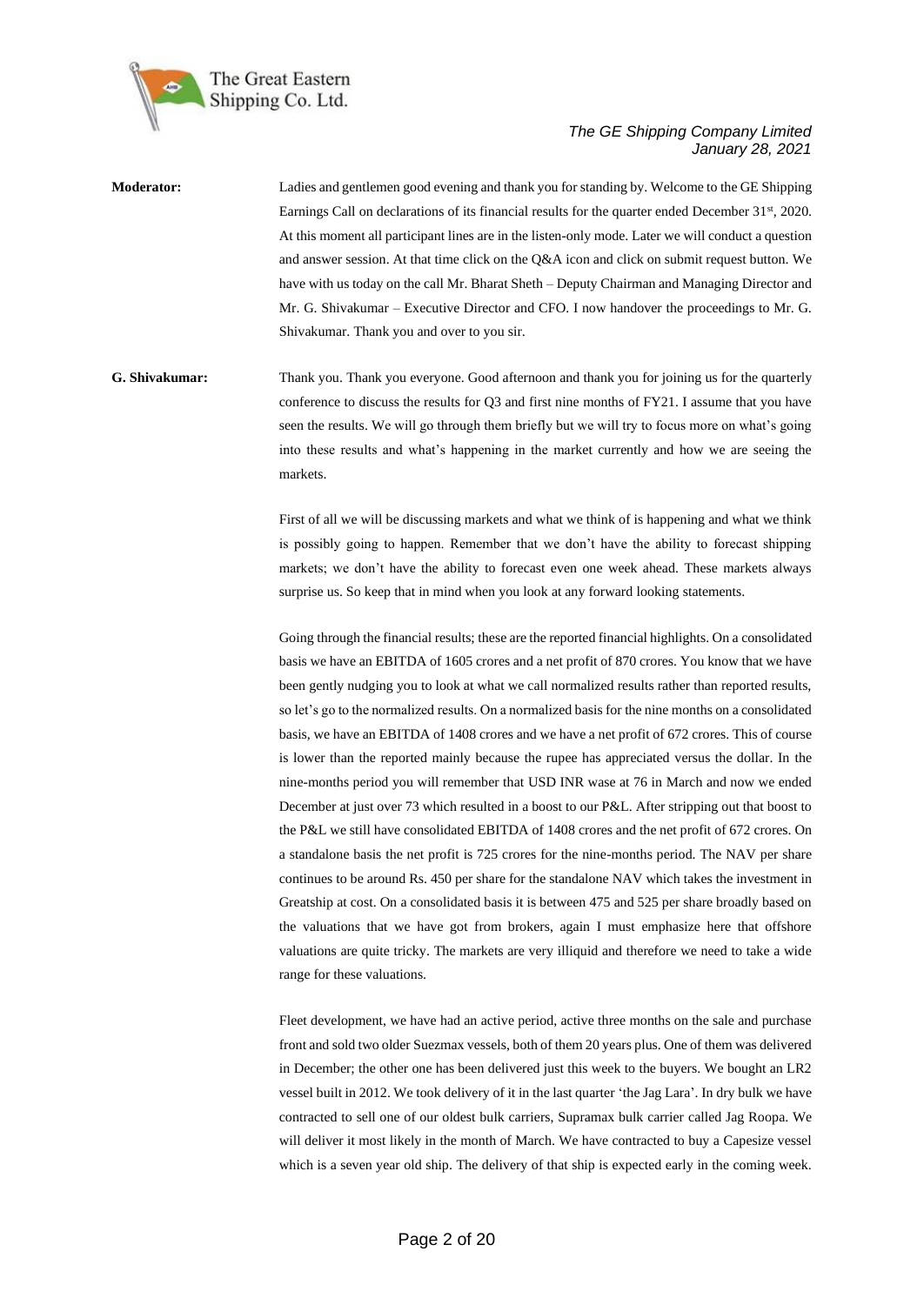

On the LPG side we did a sale and a purchase. We sold our oldest VLGC and in an effort to modernize the fleet we bought a 2002 built, a six year younger VLGC. So these are the activities that we had in the last quarter.

Let's look at what happened in the shipping market and what's been happening over the nine months of the financial year. First the tanker markets and the headline news is that freight rates are around operating cost and you can compare it with the previous year, FY21 Q3 which is what we finished. Again these are market averages, these are not our average earning. So the average Suezmax earnings in the spot market in Q3 FY21 was only about \$6500 per day and therefore on a YTD basis the Suezmax has earned significantly lower than the previous year on a market basis. The MRs are not very different, also around \$6500 per day in Q3 FY21, January seems to be more of the same. The average earnings of vessels in the spot market are still around \$6000-\$7000 around these numbers. Our earnings are higher than this because we had significant amount of contract coverage. We had a COA which was done a little before the market went down and we have some time charters on the MRs, so our earnings are a little higher than this. Now what's led to these poor earnings, basically the demand for fuel has dropped off. You can see the refinery runs, year-on-year you have a drop of close to 10 million barrels per day that was up to August-September which is improved a bit but still a very big negative number and for those of you who have been following us for some time, you know that all it takes is a million or a 2 million barrels a day to make a the difference in the shipping markets. This 7 million barrel per day drop in refinery run is a massive shrinkage in demand and therefore it's no surprise that earnings have been so low. Again though there is an expectation that Cal '21 will see a rebound in demand. That's mainly because the base is so low and the positive demand growth of Cal '21 and these are different agencies which make these forecasts, the positive demand growth of Cal '21 will still not be able to make up for the negative demand growth that we had in calendar 2020. So we are unlikely to reach pre-COVID levels until Cal'22 and maybe not even then but let's see how that goes.

This is a floating storage picture. It peaked in May and that's when rates were very high when 10% of the crude tanker fleet was stuck in floating storage. It's come down releasing ships into the market which adds to the weakness in the markets. It is still at about 2% higher than the year ago number. So if you see it in our crude tankers, about 4.5% to 5% of the fleet is in storage. Similarly about 3% at the same time last year. For product tankers it is about 2.5% versus about 0.5% same time last year. So this is still an overhang for the freight rates because these ships can come back into the trading market when they are released from the storage activities. And therefore until the floating storage clears and demand revives, the trade is likely to remain depressed. So one is that a lot of supply fuel, crude oil will be supplied from ships which have already carried them to the destinations and are just waiting there and therefore it does not have to be transported again. Second you need a real big revival in demand for the trade to grow and we have seen a (-9%) growth in trade in the nine months of this financial year. So we need demand to revive in a big way. To start, we need all the storage overhang to be cleared as well before that trade itself picks up and has positive growth.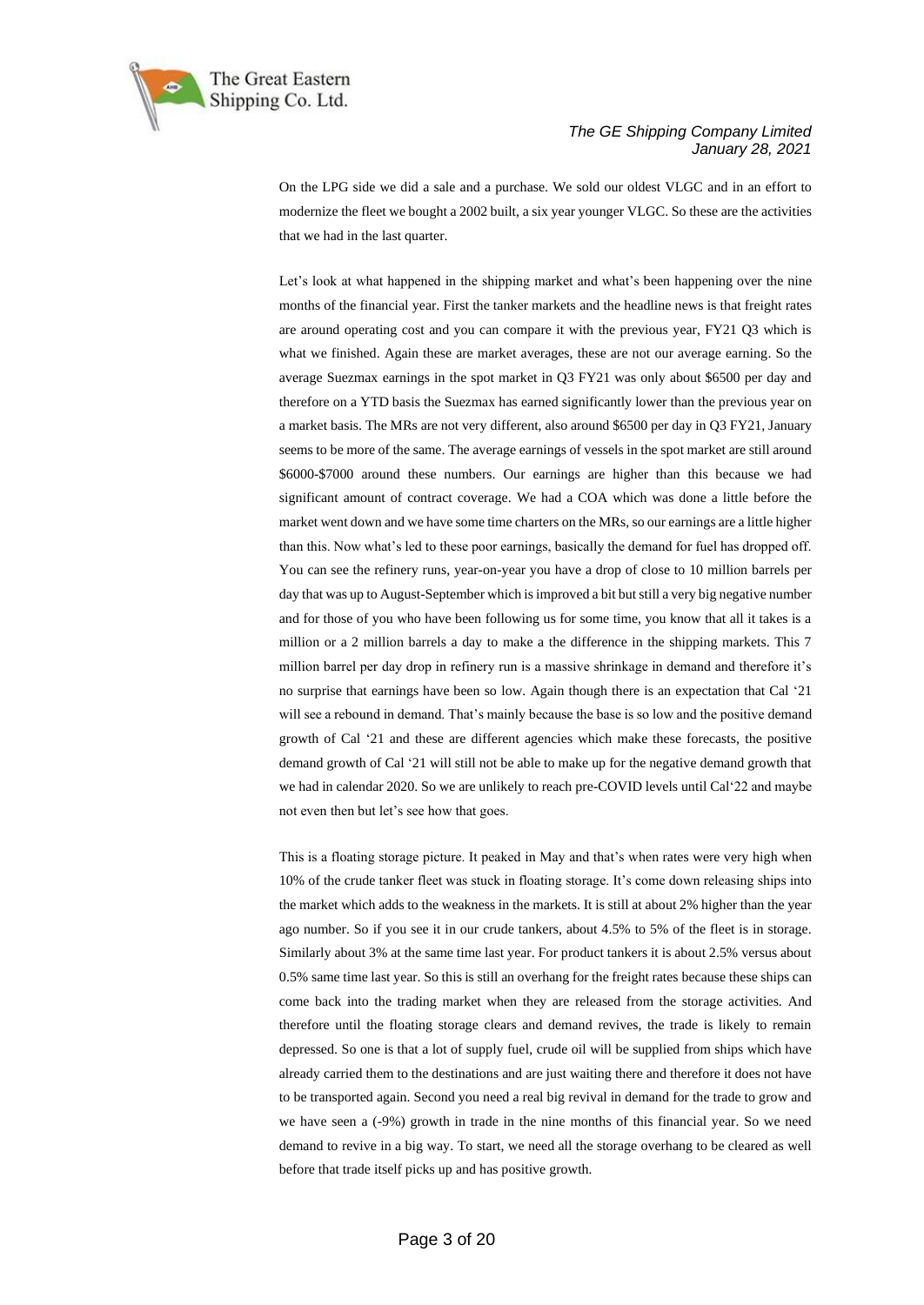

It's a similar story for products, we have had (-12%) though its showing an improving trend, so from a deep negative its come down less of a negative but it's still significant negative number. We needed to go back into positive territory and we need those ships which are in storage to finish up with the storage and remove that overhang of the supply.

Coming to the dry bulk market; earnings have softened across all asset classes versus the previous year but the story has been a little bit more cheerful. So I had mentioned this earlier, in Q1 of this financial year when tankers were extremely strong that is crude and product tankers, dry bulk and LPG were quite weak and you can see it here. Capesizes were earning \$10,000 a day; Panamax is earning \$6000 a day. That's a time when we were making a lot of money on the tankers in the spot market and now that tankers have weakened, we have reasonably good earnings on the bulk carriers and we have good earnings of course on the LPG ships as well. So this is where having exposure to different sectors helps because you get one or the other sector firing at some point. Again these markets are weaker than the previous year and you can see that in the YTD numbers as well. So about 20% to 25% weaker than previous year.

Dry Bulk trade growth which was negative, did not drop the way oil demand dropped off. So it went down to the (-4%) trade growth in Q1, became less than 2% negative in Q2 and in Q3 actually turned positive and therefore giving a little bit of strength to the market. Let's see if that continues.

Coming to LPG; despite freight rates been nominally lower than the previous year on the YTD basis, they are still extremely strong rates. \$47,000 is a very strong market. While optically lower than previous year, it's still a rate which is highly profitable. The reason for the strength in this market is not just a trade growth which was strong in Q3 but also the Panama Canal transit issues. The LNG market has been strong. The container market has been strong and you would have seen that in news and reports. That's lead to congestion in the Panama Canal which meant that the LPG ships were having to wait for a long time or they chose to take the long route coming to Asia around Africa. So as a result of which voyage time increase, you know that we talk about ton miles as a big driver of our demand. Well these are the same tons that were coming through the Panama Canal but they came all the way round and that's why the miles increase and therefore resulted in effectively a supply crunch for LPG ships. The freight rates spiked to about \$100,000 a day in December. They are back down now to somewhere in the \$30,000 to \$40,000 range but this is what happens in our market. This was an unexpected spike in the markets and this is how the markets take you by surprise. Of course we don't have an exposure in the spot market in the LPG sector; all five of our LPG ships are on time charter so we don't have a spot market exposure currently.

Coming to asset price movements; and this is over the last five years and indexed, so we start five years ago at 100. Crude tankers which is at top left hand corner are down significantly from the peaks of early 2016. They are down about 25% on a point-to-point basis and in this year itself they are probably down between 15% and 20%. MR product tankers also down, which is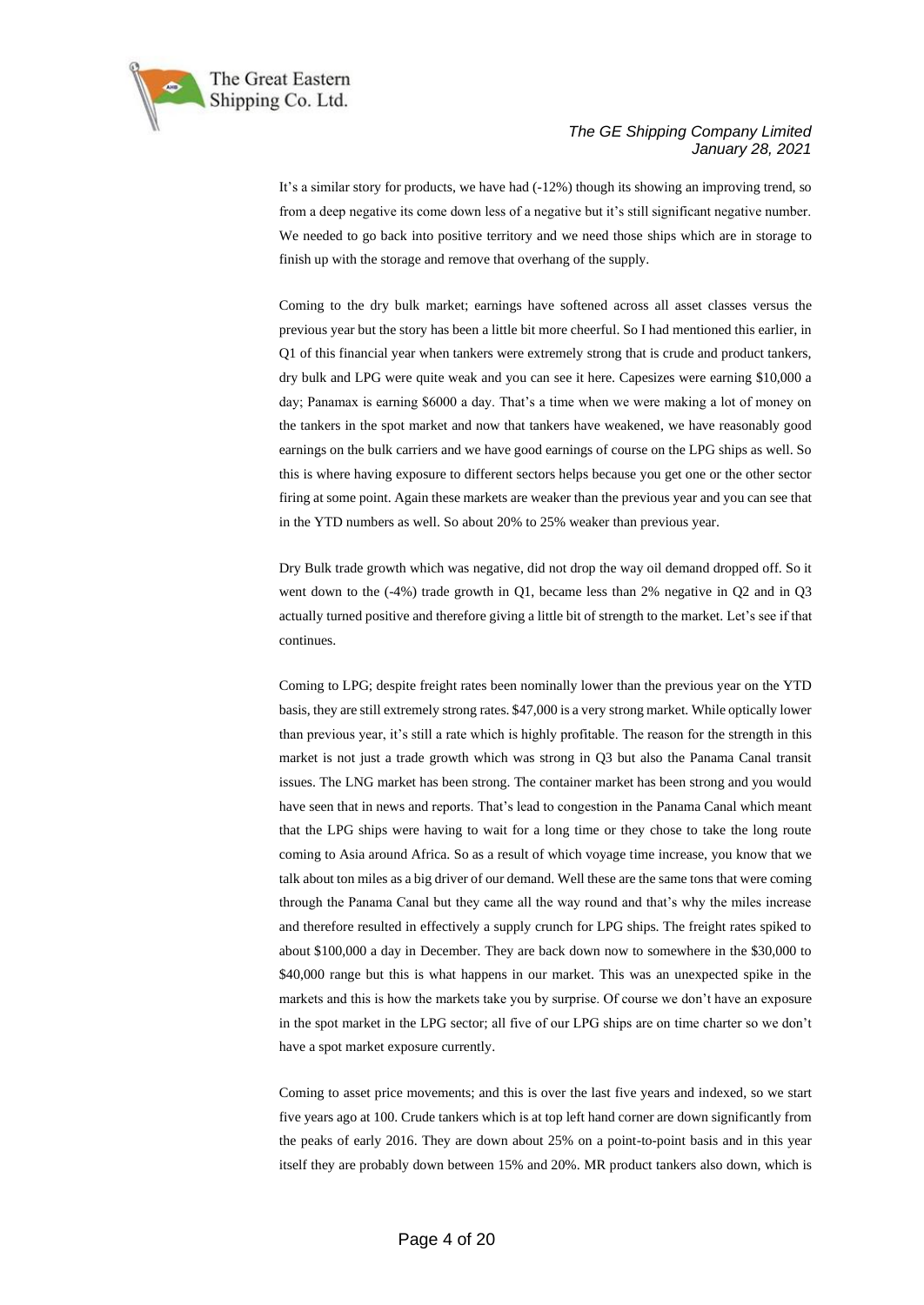

at right-hand corner. But Dry Bulk Carriers are better than in early 2016 which was the lowest we had seen in about 20 years. They are still down from their recent peaks which were seen in 2018 and LPG as a result of the strength, have been moving up and after we bought a ship in October, the prices have moved up. So they have been moving up but they have not yet hit the highs of Jan 2016. All this net-net our fleet value on a like for like basis has gone down by about 2% in the quarter.

Coming to the longer-term and this is something that we have emphasized in the past. We have one of the lowest order book to fleet ratios for tankers and bulk carriers, not for LPG, for crude tankers, product tankers and bulk carriers. For product tankers and bulk carriers this is actually the lowest order book since January 1996 where we don't have the data beyond Jan '96. So it is the Lowest of the recorded data that we have. In crude tankers we saw slightly lower numbers than this in December 2013 but it's still a very low number. And again you have to look at the order book in the context of what is the age profile of the ships and this is what we have and again we have shown this to you before. What is the scrapping potential of the existing fleet of tankers and bulk carriers and here we have taken a cutoff of 20 years. All ships about 20 years of age, we take that as vulnerable to scrapping, especially in weak freight markets. 9% of the crude tanker fleet is above 20 years of age and between 7% and 8% of the product tanker and dry bulk fleet is above 20 years of age. Typically product tankers, bulk carriers tend to trade a little longer than crude tankers, so you will have to keep that also in mind. But crude tankers are the most vulnerable. Also I would like to point out that with steel prices going up and iron ore prices going up, scrap prices also have gone up. We are at multi-year highs currently and that's a further little incentive for somebody who is looking to scrap a ship.

Coming to Greatship, the offshore business, you know the picture of offshore E&P spending. It peaked in 2013-14 and it's come down two-thirds after that. 2020 is estimates which were made a few months ago, we haven't had an update post this.. But the estimate says that it is dropped off further in 2020. Important factors to keep in mind in offshore also is that there is a potential for removal of a significant part of the fleet, the current fleet of jack up rigs is 520 rigs, the order book is 39, some of those rigs may or may not be delivered because they have been in the yard for a long time. The important number to look at is cold stack more than 3 years, now the cold stack is basically, you park it in one place and you just walk away and you don't do any maintenance on the asset at all. Basically you are taking the call that whenever I need to reactivate it for some work, I will go there and spend whatever it takes but I want to save on costs in the meantime because typically when you cold stack it may cost you a \$1000 a day but if you warm stack it which is that you keep some equipment going that will probably cost you at least \$5000 per day more and drilling companies which are otherwise bleeding cash cannot afford to do that and they take a call to cold stack. Now what happens when you cold stack it, it's going to take a lot of money to bring these rigs back into operation. Therefore to justify spending that kind of money which may be \$20-\$30 million for a jack up, you need to have a long-term contract of at least 3 years and preferably 5 years at a very strong rate which is not available today. So unless markets come back to pretty strong levels you will not see these rigs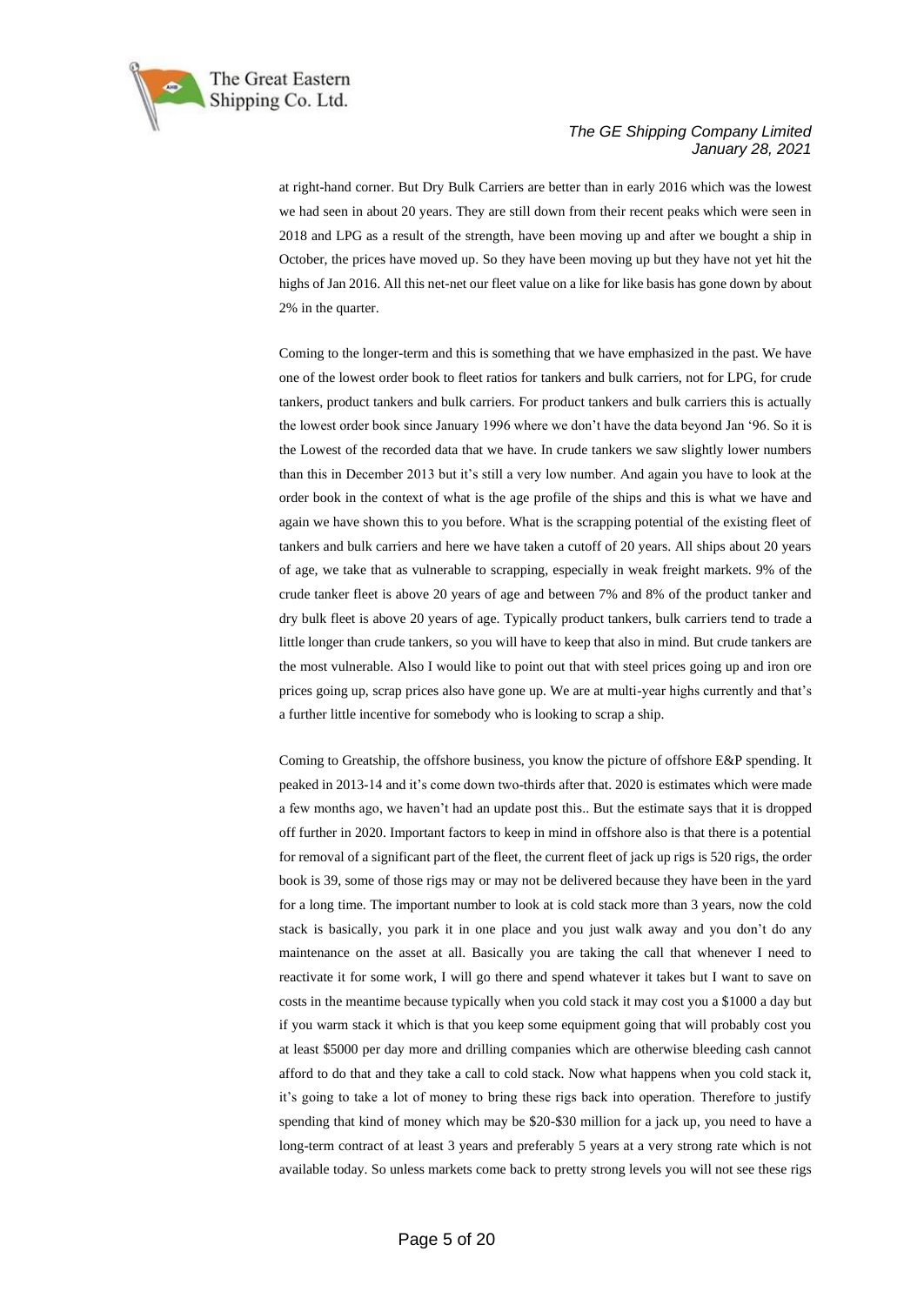

really coming back into the active fleet which means that effectively your supply has been crunched already and therefore the surplus is not as much as it seems from the headlines. Similarly, for vessels PSVs and AHTSVs, there's 18% of the fleet is cold stack, 650 out of 3500 and the order book of course is very low because nobody is been ordering these assets in the last few years. Looking at what has been coming up for repricing, we have one rig which is coming up for repricing shortly. She comes off contract within the next month or so. We have one vessel which is idle currently; she came off contract last quarter and she has not got her next contract. We have two more vessels coming off contract by March. We have another rig coming off contract in April and we have five vessels coming out during the course of the first half of next financial year and then we have all the other assets as well. So both of our rigs Greatdrill Chetna and Greatdrill Chaya have both been bid into tenders in India. We await the outcome of that. That was fairly recent. We will await the outcome of that and see if we win that business.

Let's take a quick look at the valuation metric, so we will like to look at couple of these numbers every time. This is what we have done. So in 2017-18, we did a lot of CAPEX and this is the shipping business.. We saw opportunities to buy vessels, first bulk carriers then crude tankers then product tankers and finally in 2018 we bought LPG ships. So we levered up significantly and then by virtue of the market performing as it has, the leverage has come back down close to where it was when we started off. This gives us the capacity to buy more and that's what we look for opportunities to buy. You have seen that we have already been buying some modern assets. We bought a Gas Carrier, we bought Capesize Bulk Carrier and we bought an LR2 Product Tanker. So we are in investment mode where we can get assets at cheap prices and we have the capability to do it as well as we have shown over the last 5 years.

Coming to the last slide, this is again the stock price to consolidated NAV and you can see the red bar is the standalone NAV which was at about Rs. 320 a share which is now at about Rs. 450 per share which reflects how shipping has performed in the last 5 years and also how our new investments have performed, all the investments we made in this period have performed. The consolidated NAV has also gone up a little bit. In the meantime of course the stock price has come down very significantly. We trade at 250-260 versus the consol NAV which is at the midpoint of the range, about Rs. 500 per share. So we are trading at about 0.5 price to NAV. Another thing I would like to point out here is and there is always a concern which is always expressed that this is a cyclical business and it's tough to forecast. We were looking at some numbers recently. After stripping out the effect of currency etc., the consolidated normalized EBITDA of the group over the last 5 years has been approximately 1700 crores. That is the average annual normalized EBITDA on a consolidated basis. To put it in perspective, the EV as of today stands at about 5500 crores or maybe a little less than 5500 crores as well. So that's a very telling number. This year's normalized EBITDA for the first nine months on a consolidated basis is about 1400 crores. That is for three quarters. Still maintaining that same run rate in a way you can achieve a 1700 crores kind of annual EBITDA, it is not a forecast for Q4. I'm just saying that the run rate is fine. That seems really cheap because you have got an EV which is less than 3.5 times of the average EBITDA of the last 5 years and the reason why we look at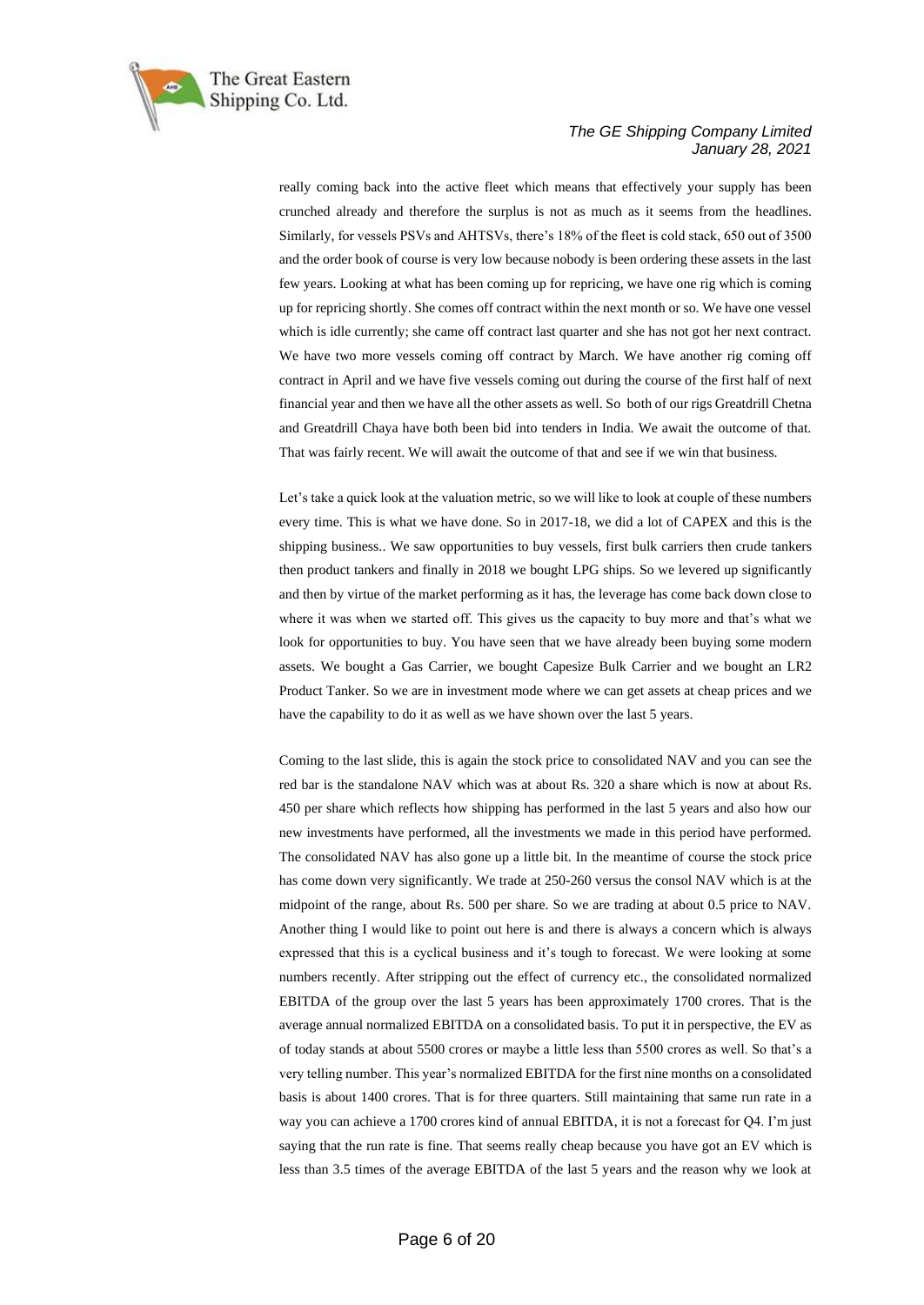

average of the last 5 years is that you have seen cycles. You have seen offshore go through a really bad phase, we have seen shipping go through a couple of bad years including the year when we made our first loss in over 35 years. Despite that we have had consolidated EBITDA of an average 1700 crores. That's something which I would like to leave you with because that EV EBITDA number of 3-3.5 looks a little low to us and we can discuss that anytime. So that brings me to the end of my presentation. Thank you very much. Now if Mr. Bharat Sheth has anything else to add otherwise we can throw the floor open to questions.

**Moderator:** Thank you very much sir. Ladies and gentleman, we will now begin the question and answer session. We will take our next question from the line of Vaibhav Badjatya.

**Vaibhav Badjatya:** Just have a question related to that acquisition policy that we have. In the annual report we have given the estimated useful life of various assets, crude oil tanker 20 years, product tankers 23 years and so on. So is this the realistic estimate or we think that our assets can have longer life than these estimates? Just to assess the accuracy of the depreciation that you provide for.

- **G. Shivakumar:** We think that it is an accurate estimate, again see there are markets in which if you get lucky if you have a very strong market, for instance we just sold two crude tankers which are more than 20 years old, you might be able to run them past that 20 year mark. But it's just a question of luck. We have seen crude tankers getting scrapped earlier also in the markets which are extremely weak. So in our view this is a reasonable estimate of the useful life of these assets. They are not overly conservative and they are not overly aggressive as well. Again there are lot of companies all across the world taking different number with some companies taking 25 years. We have taken it as what we think is practical number for assessing the useful life.
- **Vaibhav Badjatya:** On the scrap prices that since you highlighted, we also read couple of articles on that front. So apart from the steel prices is there something else which really drives scrap prices, some environment regulation or some other can really push up the scrap prices, is there something else?

**Bharat Sheth:** I think mainly steel prices is the prime driver. But as you rightly pointed out on environment, there are more and more jurisdictions that are dissuading their people from running scrap yards or they are becoming very-very strict in the way scrap yards function. So what happens is because the scrap merchant now has to follow a very strict protocol on the checks and balances that they need to adhere to in order to scrap a ship. Obviously there is a price correlation to what they are prepared to pay. So it's a function of steel, a function of environment. If the environment gets stricter and stricter and that is what is known as the Hong Kong Convention, then it is possible that less countries will afford the option to scrap tonnage and therefore there will be a limitation to scrapping capacity. Now that could have a way of driving down scrap prices and then of course if there is a lot of demand for the few people who will control the market then they will be willing to pay up if there is a-demand for the scrap. So we have seen scrap prices come up significantly, I think driven by steel, driven by environment and driven by the fact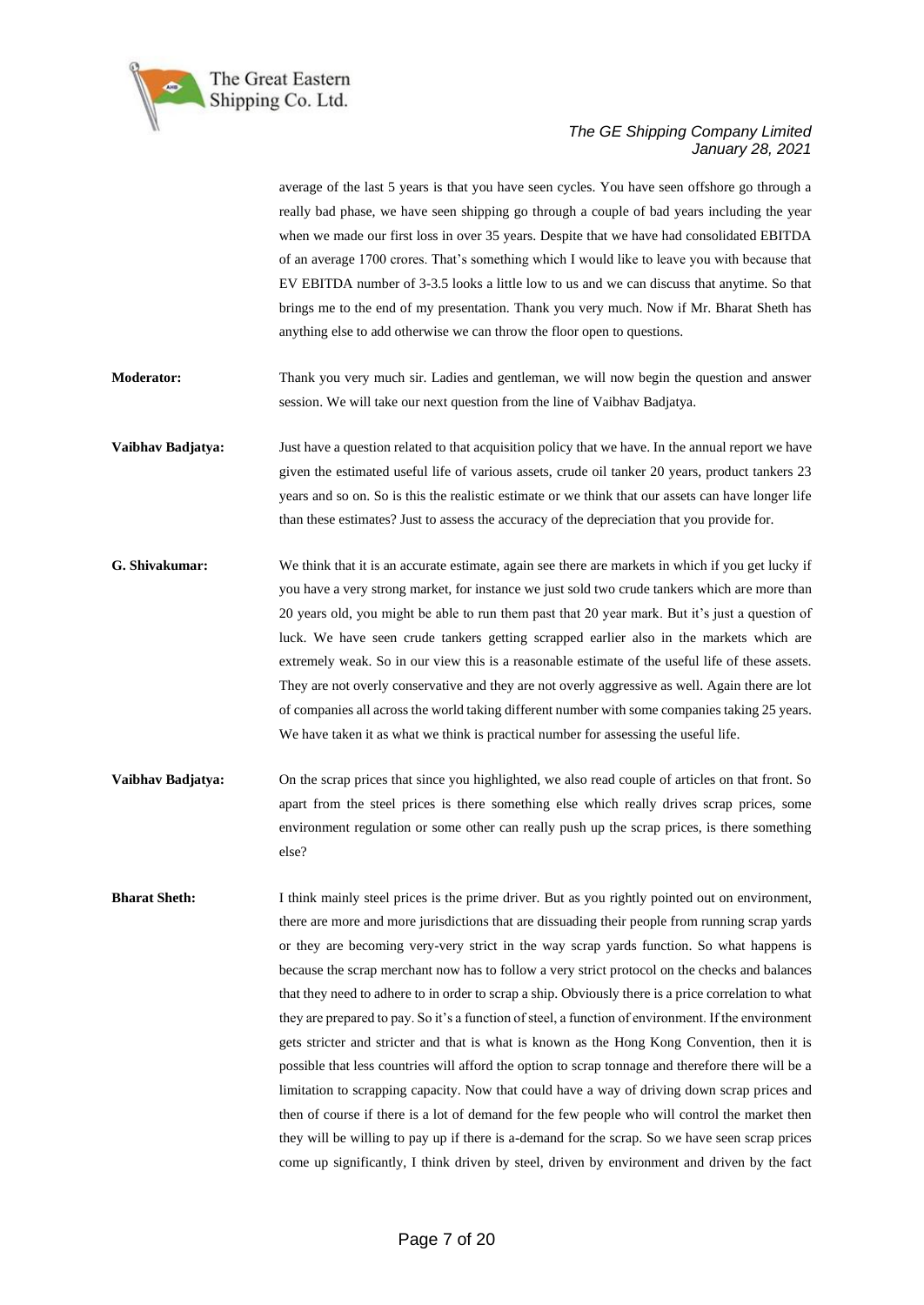

recently that very-very little tonnage has found its way to the scrap yard during calendar 2020. We of course believe this is going to change and change quickly, possibly in the second half of Cal'21 but certainly in Cal'22 and Cal'23 because there are lots of new regulations that are coming in place and I think we have mentioned this in one of our earlier calls that lots of people have delayed their decision to scrap but as night follows day, scrapping is a narrative. So we think there will be lots of tonnage that will need to be scrapped sometime between second half of Cal'21 and running to Cal'23.

**Moderator:** We will take our next question from the line of Himanshu Upadhyay from PGIM.

**Himanshu Upadhyay:** I had a question on the issue what happened with our Capesize Ship in China which was stuck for more than six months. Is that a one-off issue or it was only because of it was getting Australian coal and there were issues, do you think it is being an Indian flag we had certain issues?

**Bharat Sheth:** No, nothing to do with the Indian flag. First finish your question then I will answer it.

- **Himanshu Upadhyay:** Because in India we have been reading various reports on, there is a situation which is between the two countries and some or the other thing keeps on coming up and even our crew on the ship was not allowed to change through and all those things. What is the issue and is it going to play the impact in our mindset, just your thoughts on that?
- **Bharat Sheth:** I got the broad thrust of your question. So first I don't think there was any targeting to Indian flat because we have had multiple Indian flag ships go to China and really we have not had any problem in any length of delay, normal delays etc. As far as crew change is concerned again China is not permitting any crew change for any nationality, so it has nothing to do with India. You could be any flag; any other nationality, crew change is simply not permitted in China. So that's the second bit. There has been some perception in the media that it was against India. I don't think that is true at all. Now why the delay took place is very difficult to say because as far as we were concerned, we have the ship on charter with one of the largest privately owned grain houses in the world. So we were getting paid regularly. I think this became a humanitarian issue because obviously China was not permitting any crew change for any ship that was there and we were not the only ship there that got stuck in this problem. There were lots of ships similar, of course some got stuck for a little longer time as majority got stuck for a shorter time. But lots of people got stuck at the same time. We now obviously recognize that we need to be careful in terms of crew changes when we are going to China. But these are rules that are changing all the time, not only in China but in multiple parts of the world and these are some of the risks you take in these pandemic times. So eventually as you are aware, we had to go to Japan at our cost, do a crew change which we did very successfully and we are now on our way back to China because we still have an obligation to discharge the cargo to a Chinese team.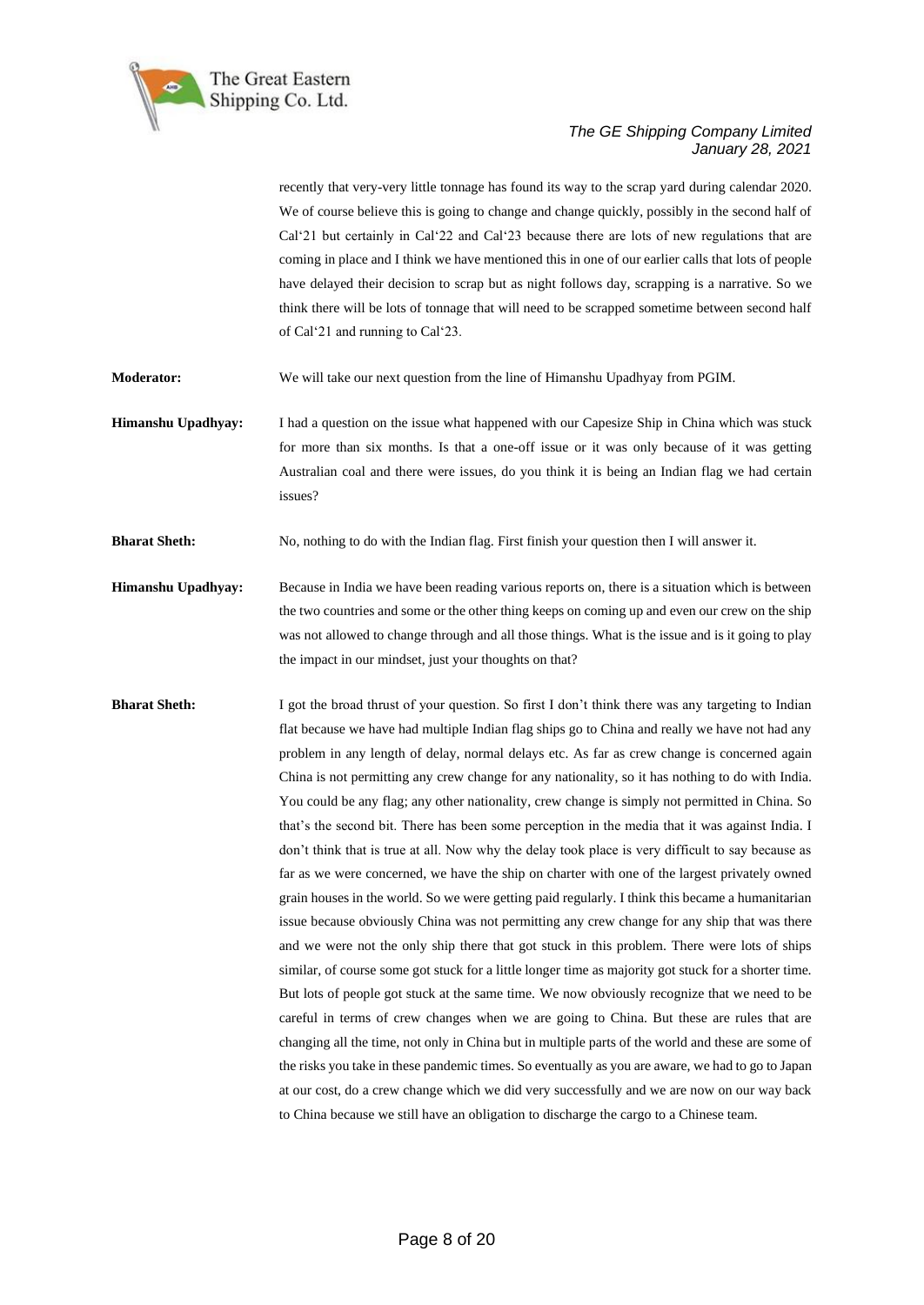

- **Himanshu Upadhyay:** What is the spread between low sulfur and high sulfur fuel and with crude prices coming back to normal, between \$50 and \$60 what we have generally stated, are the spreads making more sense?
- **Bharat Sheth:** The current spreads are \$110, between 110 and 120 depending on where you pick up the fuel oil. This had dropped to, so this started the year—I mean when I say the year, this is Cal 2020 so January-February 2020 peaked at little over \$400. It then dropped to as low as \$40 during the course of the year when the oil prices collapsed and now with oil in the mid-50s, it's between \$110 and \$120.
- **Himanshu Upadhyay:** And if we believe this situation gets normalized, we had stated that we will like to do CAPEX only for larger ships. So would we think of doing CAPEX for the smaller ships also and the new ships what we're getting like Capesize and all those, are they fitted with the things or we need to do CAPEX on those ships, some idea on that?
- **Bharat Sheth:** The broad capital allocation will be for the larger assets because as the CFO mentioned there is greater volatility there and we think we are getting better at the way we trade volatility and if we are going to get better at the game then we may as well put in bulk of our capital in those assets. So that will be the broad direction. That does not mean we will never buy a smaller asset if we get it at a cheap enough price point, we will. But that will not be priority number one. As far as the Cape that we are due to acquire next week is concerned, she is not scrubber-fitted and we would not want to fit a scrubber at this point of time, simply because the vessel is not due for her docking as you know she is 14 built. So she is past her survey time and she will not come up for survey in another 3 years and we will asses it at that time whether we want to fit a scrubber or not. So as we speak we are done with our scrubber program.
- **Moderator:** Our next question is from the line of Rajkumar V, an Individual Investor.
- **Rajkumar V:** In the last quarter conference call, there was a question on the buyback and you kind of said that the asset market in the shipping is kind of lucrative and you would rather use the cash to buy more ships than go for a buyback, so just wanted to know is the current market condition on the same lines as what we saw last quarter and any thinking on the buyback?
- **Bharat Sheth:** So as we have shown on one of the slides, we are seeing the correction in steel prices at least in the crude sector as well as the product sector. You are aware we bought one large product tanker. We are there to look at more ships. We have to get not only the ship at our price point but we got to get a high-quality ship and just to let you know we inspected eight ships which is in these COVID times not an easy thing to do because these got inspected worldwide but we inspected eight ships and eventually we successfully bought three. So we will keep looking at steel, obviously if we come to a conclusion that we are not going to get steel at our price points or we won't get the right ships at our price point than we can look at other options. But it's too early to debate that at this stage. And we would also I guess wait to see whether some of these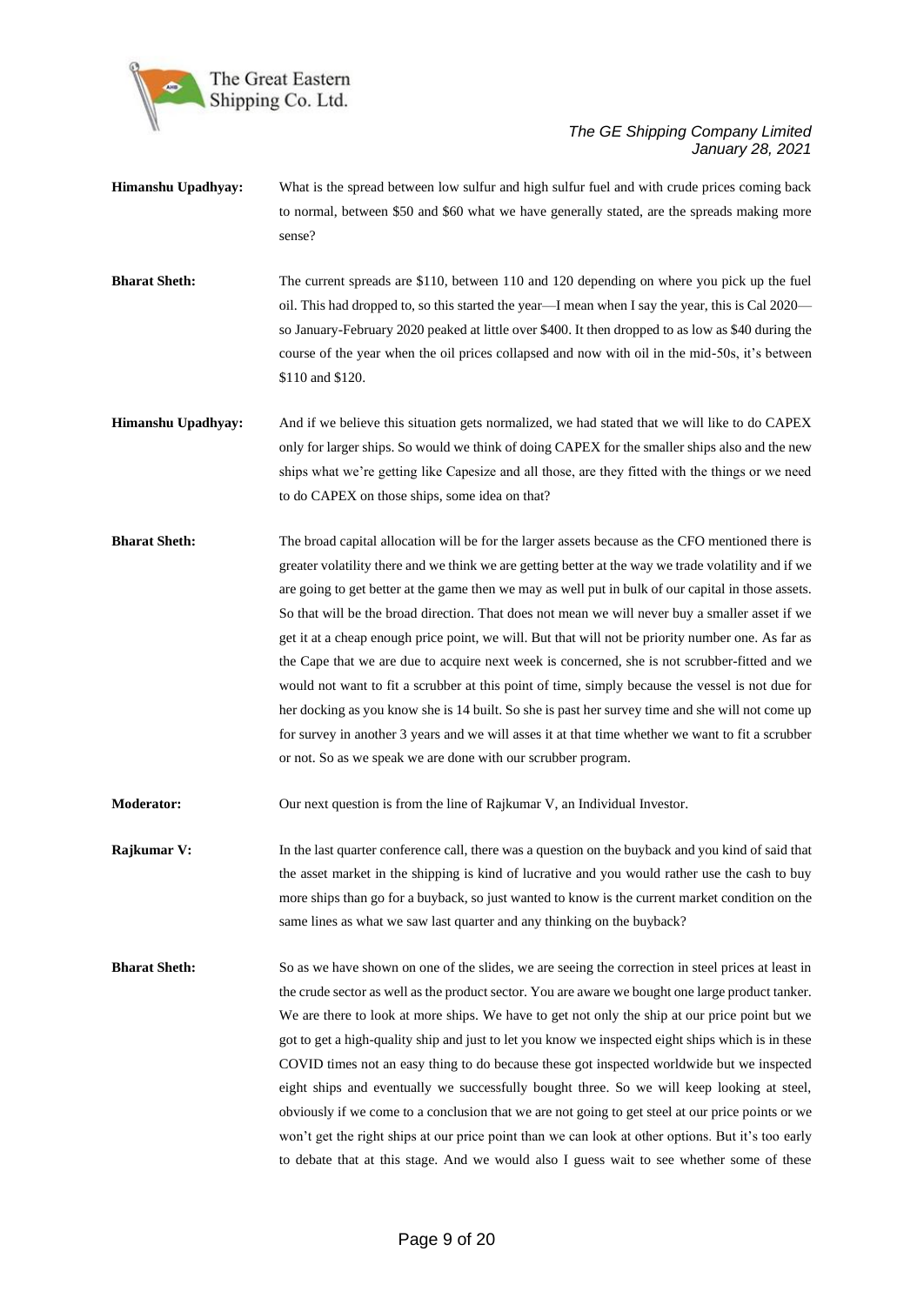

transactional costs, what happens on that as you know there is still a tax that needs to be paid on buy back, a pretty hefty tax.

**Rajkumar V:** Yes that's correct. The second question is on the crude market per se, looks like there will be some permanent drop in crude demand. Given the way the COVID is evolving in, across geographies and also the advent of the electric vehicles and so on. Given this, I just want to know, I mean, this is going to have a long term impact on the shipping market as well. So what is your thought process on this, because this is going to have a long term impact on the freight rates as well because unless the scrappage also happens in line with the reduction in demand, so you will see a permanent or you'll see a pressure on the freight rates, as well as the shipping is concerned?

**Bharat Sheth:** So again, these things are difficult to tell, how it will eventually pan out, but I think the point you raised is very right, that crude oil demand is obviously going to peak, there is a debate whether the crude oil demand has already peaked, some people believe it has, there is a view that crude oil demand will peak in the next few years, but whichever way you look at it, clearly it is if not peaked, it is very close to peaking. And I think there is no denying that, my own gut is that, there will always remain a demand for crude oil and the volatility will not change because we've seen very often that these are event linked businesses. I think what will happen is that, the average which currently runs at close to 22 to 23 years, could come back to 18 years or 20 years for sure. But, it even could be 18 and as you also know that shipyards globally are now getting rationalized, there's a big merger process going on in Japan, Korea, and China, the three largest jurisdictions where ships get built. With this rationalization of shipyards, I guess that shipbuilding prices may remain relatively high and therefore people will focus on the second hand ships and they get scrapped, etc. Therefore, I think, the commoditized bit of shipping, i.e. the volatility will continue. So you'll get good markets, bad markets and I think average earnings will still be fine, because all that will happen is, if markets remain low for long, then you'll get cheaper entry price points and that will then provide you the return.

**Rajkumar V:** Lastly, any comment on the continuing shortage and the increase in freight rates, reported by many companies. Why we are not seeing that in our company vessels where, so I don't know why they are, kind of saying that the freight rates have gone up, whereas all your charts are saying the rates have come down.

**Bharat Sheth:** Because if you see, we didn't show you a chart on containers and the reason is we are not in that business. We have no exposure to the container market and you're quite right that container rates have gone up dramatically. Be very short period of time, I think all this has happened from maybe September-October to now. But the reason we didn't show you that chart, because we have no exposure there and having zero exposure that didn't make sense to show that chart.

**Moderator:** Our next question is from line of Jeet Gala from Centra Advisors.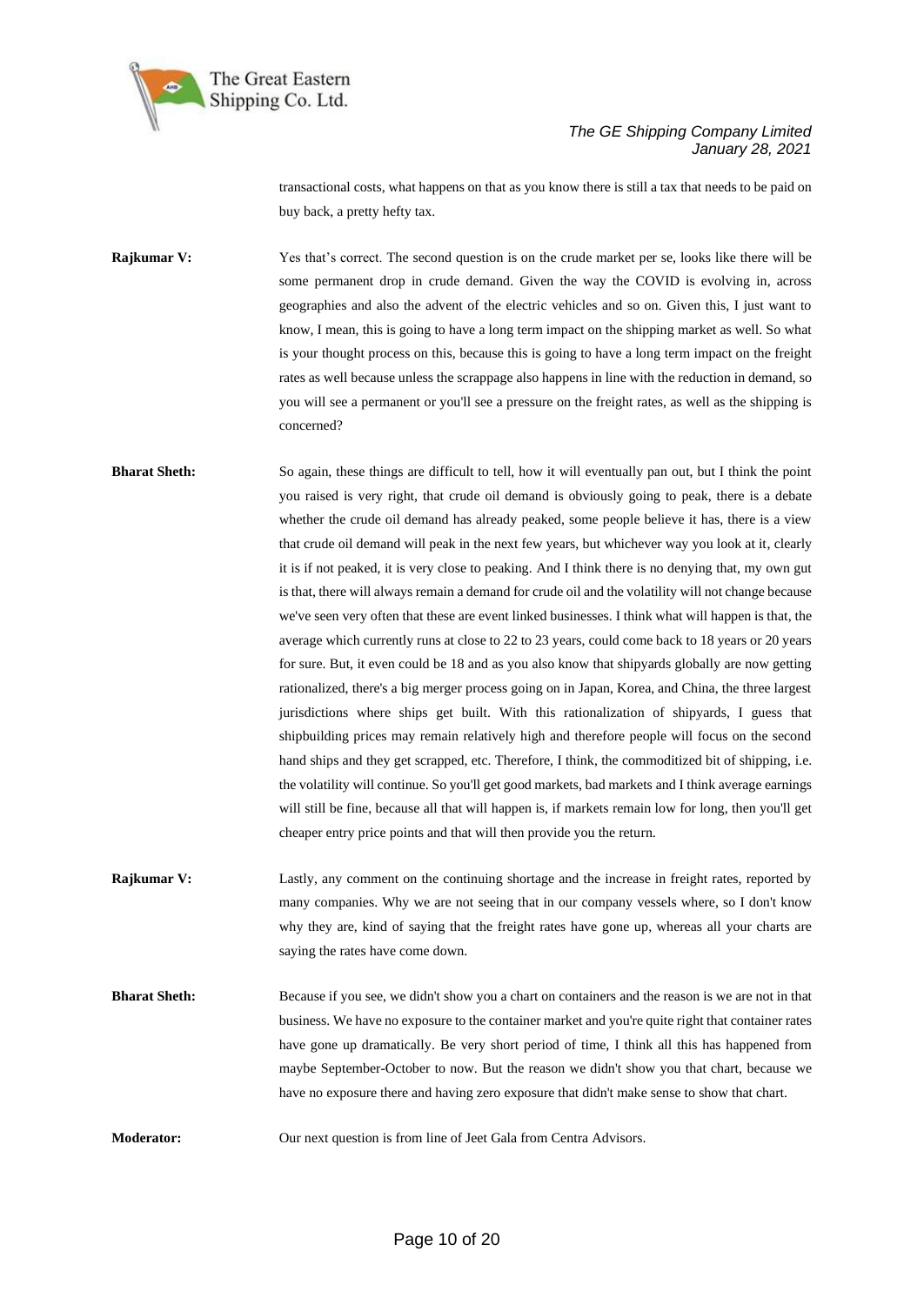

**Jeet Gala:** My question is on the CAPEX and the cheque writing capacity of the company. What I've seen from the asset price movement chart, which is given on the slide #34, that asset prices have really dipped from 25% to 30% since the recent highs, but they are still like 10% to 20% above the 2016 lows and like you said you're expecting a correction in few segments of ships, probably say 9 months or 12 months down the line. Considering the EBITDA run rate 1700 crores a year and I'm assuming the net debt of the company will probably become zero the over the course of next 12 months. I just want to understand what is the CAPEX ability of the company, if you get the right asset and if you get it at the right price, can we look at doubling of the fleet size or it's just going to be like 2 ships, 5 ships, 7 ships a year? I am just talking about the near term, 12 months to 15 months.

**Bharat Sheth:** If you ask me, can we double the fleet in the next 12, 18, 24 months, I don't think so, and I'll tell you why. It's not to do with our CAPEX capability, it's to do with the fact that it's very- veryvery difficult to buy high quality ships at our price points, it's not easy. To go from 46 ships to 92 through the second hand market, at price points is not going to be easy at all. I think our CAPEX capability is a function of what we internalize as our net debt to equity that we are comfortable with. Currently we define net debt, both to market value of the fleet, as well as net debt to equity, which is book equity. We have an internal discipline of 0.5 now, if prices get cheaper and cheaper and cheaper, there is nothing that stops us from going ahead on that net debt to equity. But we are unlikely, it's just an internal discipline that has served us well over multiple years, decades actually and we have come through pretty well across these black swan events. The question then is, if we keep generating an EBIDTA of 1600 cr plus, first of all you said that we are likely to go to a net debt or zero over the next 12-24 months, that's not true. We will not, but having said that, again it's very difficult to put a precise number to how many ships we could buy, because it also depends on what kind of a ship you buy and what age of a ship you buy. If we just bought 20 year old ships or 15 year old ships, we could buy many more for the same capital. But if we buy modern tonnage, then we'd have to buy fewer ships. So, first of all, I would not look at, how many ships, we would be able to buy. The more important part to focus on is if the asset that we buy, is it going to generate us enough of alpha versus the cost of borrowing and our current cost of borrowing on an incremental basis is running a long-term debt. Let's call it 8 to 10 years money in dollars is somewhere between, 3.5% give and take, right? And we can then generate an alpha; our internal alpha is that we should be able to do about 10% more than our cost of borrowing on an EBIDTA plus MTM basis. Because you may sell the ship, you may not sell the ship. It's, like your own equity portfolio, you'll have a mark to market gain, but you may not sell that stock. That's why this NAV becomes important.

**Jeet Gala:** Secondly my question is on 2030 propulsion systems, so many reports we have read that, people are really unclear, what engine to buy today. Since GE is only active in the secondary market, would you guys be really interested in buying something which is a 5 year old today and which probably will have life post 2030 or you're just looking at only 9 years of cash flow from now?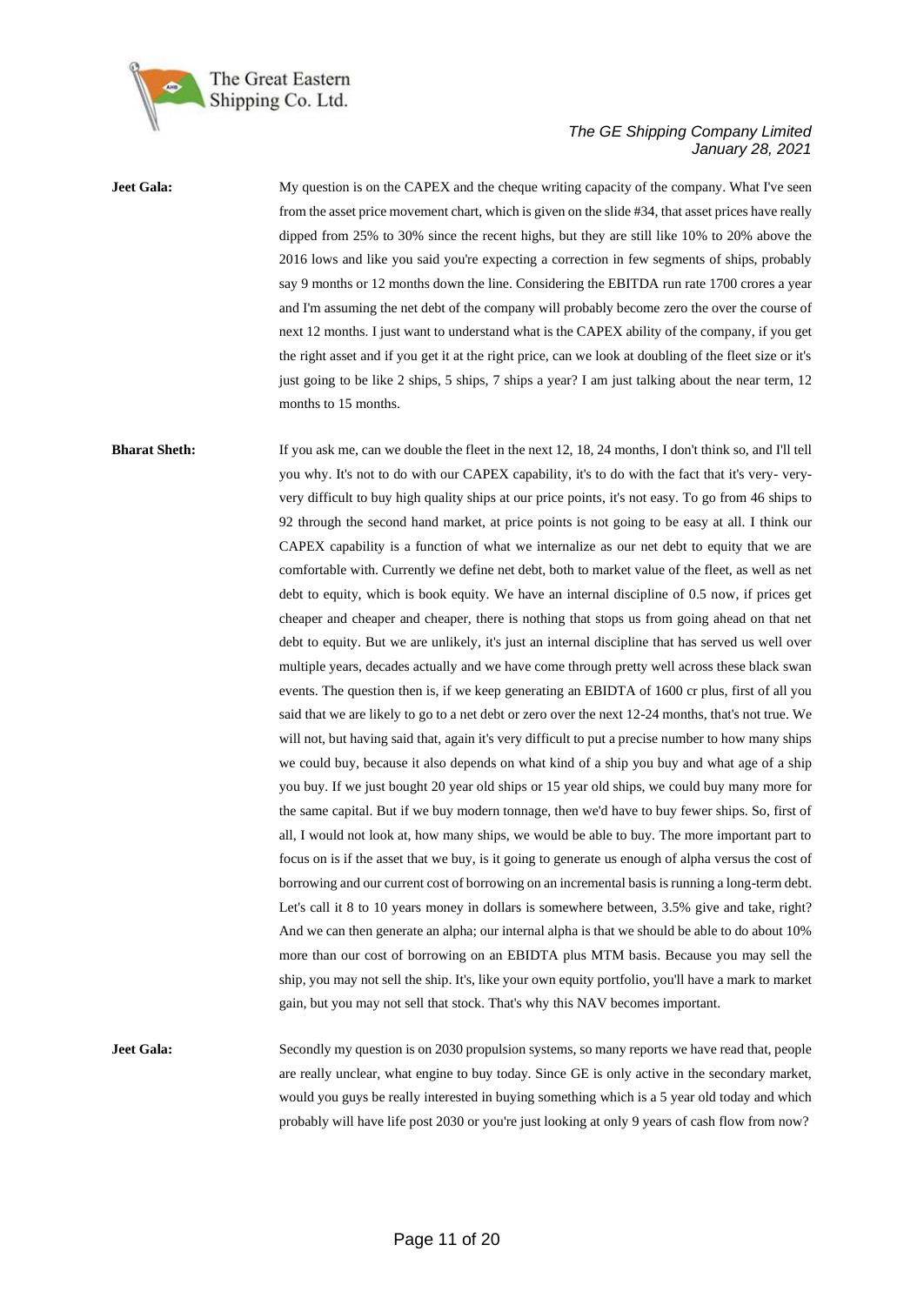

| <b>Bharat Sheth:</b> | No, no. We don't mind buying a slightly younger vessel, like you said a 5 year-old vessel. For<br>us, the entire focus is price point. What we do is, when we look at a 10 year asset, we look at<br>what is the technology on the ship and then determine a price point. When we look at a 5 year<br>asset, we take into consideration, that ship's fuel consumption that ships potential to make<br>money, etc. The price point for different asset classes depending on the vintage keeps getting,<br>assessed. And so far, if you look at all the acquisitions we have done from 16, including the<br>three, which we did at the end of last year, fingers crossed, all 19 ships, we have done very well<br>on each of those 19 projects. So far nothing has gone wrong on the buying side and also on the<br>selling side so far. |
|----------------------|----------------------------------------------------------------------------------------------------------------------------------------------------------------------------------------------------------------------------------------------------------------------------------------------------------------------------------------------------------------------------------------------------------------------------------------------------------------------------------------------------------------------------------------------------------------------------------------------------------------------------------------------------------------------------------------------------------------------------------------------------------------------------------------------------------------------------------------|
| <b>Jeet Gala:</b>    | My last question is GE managing 45 fleet company versus managing a 100 fleet company going<br>to be the same, right?                                                                                                                                                                                                                                                                                                                                                                                                                                                                                                                                                                                                                                                                                                                   |
| <b>Bharat Sheth:</b> | No. I think looking at our current infrastructure I guess we could possibly push ourselves on our<br>current infrastructure, and buy another 10 ships. But, if went to another 20-30 ships, we clearly<br>need to recruit more people for running the business. I'm not talking about people on the ships.<br>I'm talking more about various people within the organization. We clearly need to expand in few<br>of our departments, but on our current infrastructure I guess, we could absorb close to 8 to 10<br>ships.                                                                                                                                                                                                                                                                                                             |
| Jeet Gala:           | And continuing with this, do you have plans to double, if not 12 months, 24 months, over the<br>next 3 to 4 years, if that is not a short period?                                                                                                                                                                                                                                                                                                                                                                                                                                                                                                                                                                                                                                                                                      |
| <b>Bharat Sheth:</b> | We don't look at it that way. We don't mind having so long as it justifies the returns that's all,<br>eventually our focus is what is likely to be our return on the capital that we've invested. That's<br>the only criteria. So, what's the point of doubling if we are not going to produce a return, right?                                                                                                                                                                                                                                                                                                                                                                                                                                                                                                                        |
| <b>Jeet Gala:</b>    | No, I'm just assuming if you get assets at your price points.                                                                                                                                                                                                                                                                                                                                                                                                                                                                                                                                                                                                                                                                                                                                                                          |
| <b>Bharat Sheth:</b> | Yes. We get the assets at our prices, why not? Then we will also be happy to leverage the balance<br>sheet. You saw on one of the slides that, we did not hesitate to leverage balance sheet when the<br>timing was right and rest assured we will not hesitate again. We obviously won't go crazy on the<br>leverage because, you get these black swan events. This is the second one in, so we always like<br>to keep lots of cash and the reason is, we live in these, first of all ours is a very volatile business,<br>number one. Number two, these are the black swan events and number three, and you don't know<br>the extent of the runway you need to build for yourself.                                                                                                                                                   |
| <b>Jeet Gala:</b>    | What the fleet is probably missing out is the cheque-writing capability. I mean, the company<br>needs to do something with the cash, which everyone is really waiting for. Either you come up<br>with a mega buy back or you really do, go on an aggressive CAPEX or something.                                                                                                                                                                                                                                                                                                                                                                                                                                                                                                                                                        |
| G. Shivakumar:       | We too are waiting. Let's say our dollar cash has earned us just under 0.5%. But the purchasing<br>power of that cash, have gone up closer to 15% in the last 12 months. So if earlier I could buy                                                                                                                                                                                                                                                                                                                                                                                                                                                                                                                                                                                                                                     |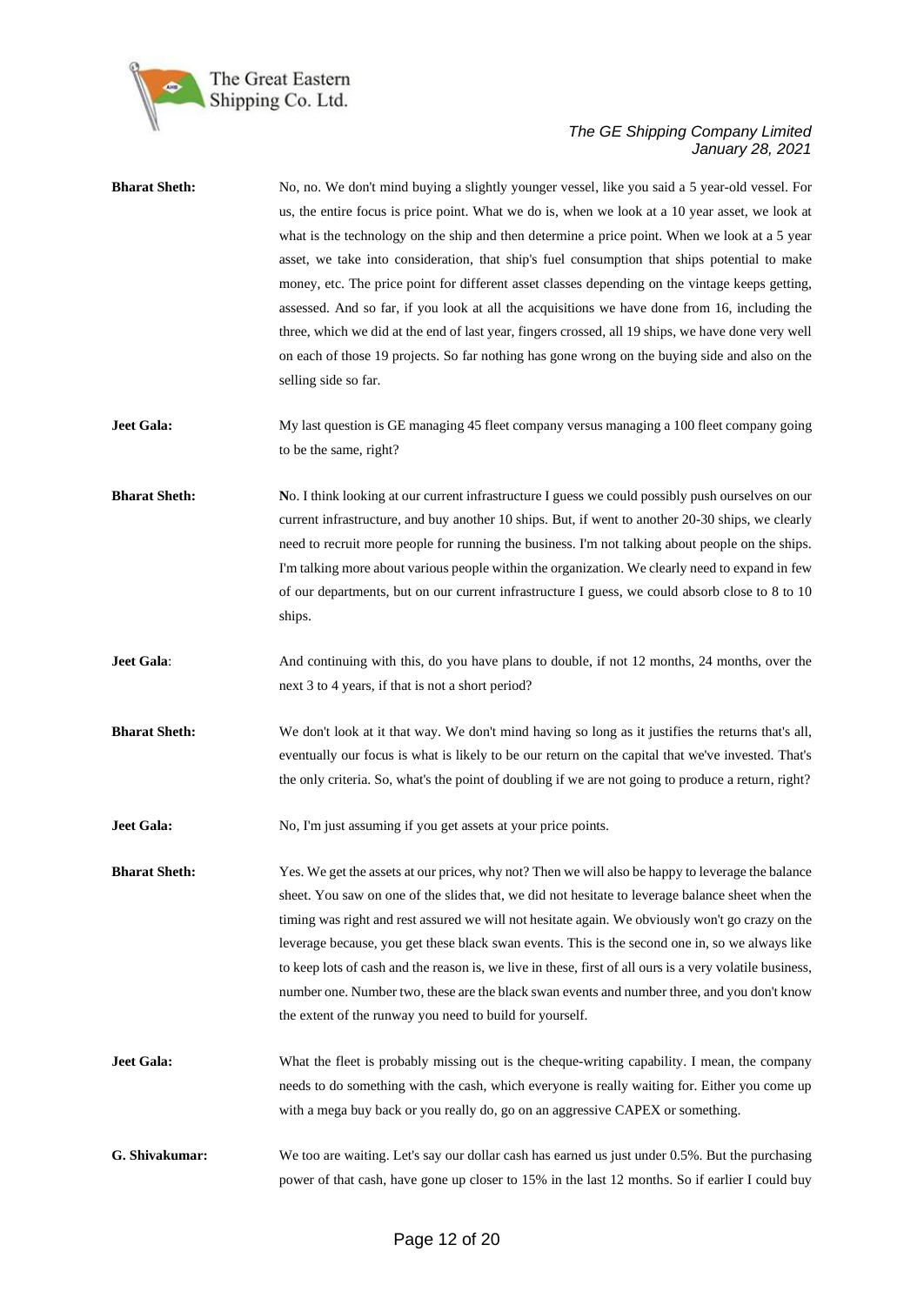

an asset for a hundred and now I can try for 85, that 15 is effectively enhancing my purchasing power. Really what is my cash earned, it's only the interest because I've preserved my capital but I've also got an opportunity now, not to buy the 100 but to buy the 85. So where it would be wrong is, if we just sat on the cash and we failed to acquire tonnage when the prices came down, that would be a disaster. Otherwise, sitting on cash has helped us over these previous 12 months.

**Moderator:** We will take a next question from the line of Chintan Sheth from Sameeksha Capital.

**Chintan Sheth:** My question was particularly the two comments you made during the presentation, one on the capability to buy ships and one on the cheapness of our stock price. So in both metrics, I just wanted to check, how should we look at capital allocation going forward, whether we'll be aggressive in buying ships that you answered a bit and whether we will be aggressive on buy backs, that also you partly answered, but if you can add anything if you want to.

- **Bharat Sheth:** No that's really it. I think I have explained that we are continuously looking out to acquire ships, but what we don't want to compromise is on cost. So we don't want to be pressurized against using the cash. Let me put it that way. Cash/liquidity as you know is always a precious commodity. It's very easy for us to go and invest all of it tomorrow morning. And then when we don't produce the returns, people are going to question us. So we've got a big responsibility here where we've got to make sure that we invest wisely and we make sure that whatever we invest, we produce enough of an alpha over the cost of debt. Obviously we would fail in our duty if we just sat on the cash and did not seize the opportunities, be it through paper or be it through steel.
- **Chintan Sheth:** And secondly on if you talk about the current market, as you mentioned that they're still weak and you do see the scrappage coming back. The one point I want to ask you was this you mentioned earlier that, we kind of look at buying ship as buying steel basically. But the deals, the purchase we concluded recently were done at very steep steel prices. So is there any correlation to that whether we need to read through it or how should we look at?
- **Bharat Sheth:** The correlation to steel is when you're building new ships. So, because for a shipyard that's the price that they have to pay today. This is steel that was constructed X number of years ago. And but just to let you know on the three ships we've acquired recently, all three have gone up in value. We can buy them today at the prices at which we acquired them a few months ago.
- **G Shivakumar:** Sorry, just one point here. I think Chintan are you thinking that we are taking a call on the price of steel as a commodity itself for buying. Because when we refer to buying steel, we are just saying steel as in buying ships.
- **Chintan Sheth:** And lastly when we talk about, balancing the balance sheet with a dollar denominated liability versus assets. I keep on looking at we are raising NCD's and then converting into the swap. I try to understand why by not we directly take loan on the dollar debt than raising money in INR and then swap it in dollars.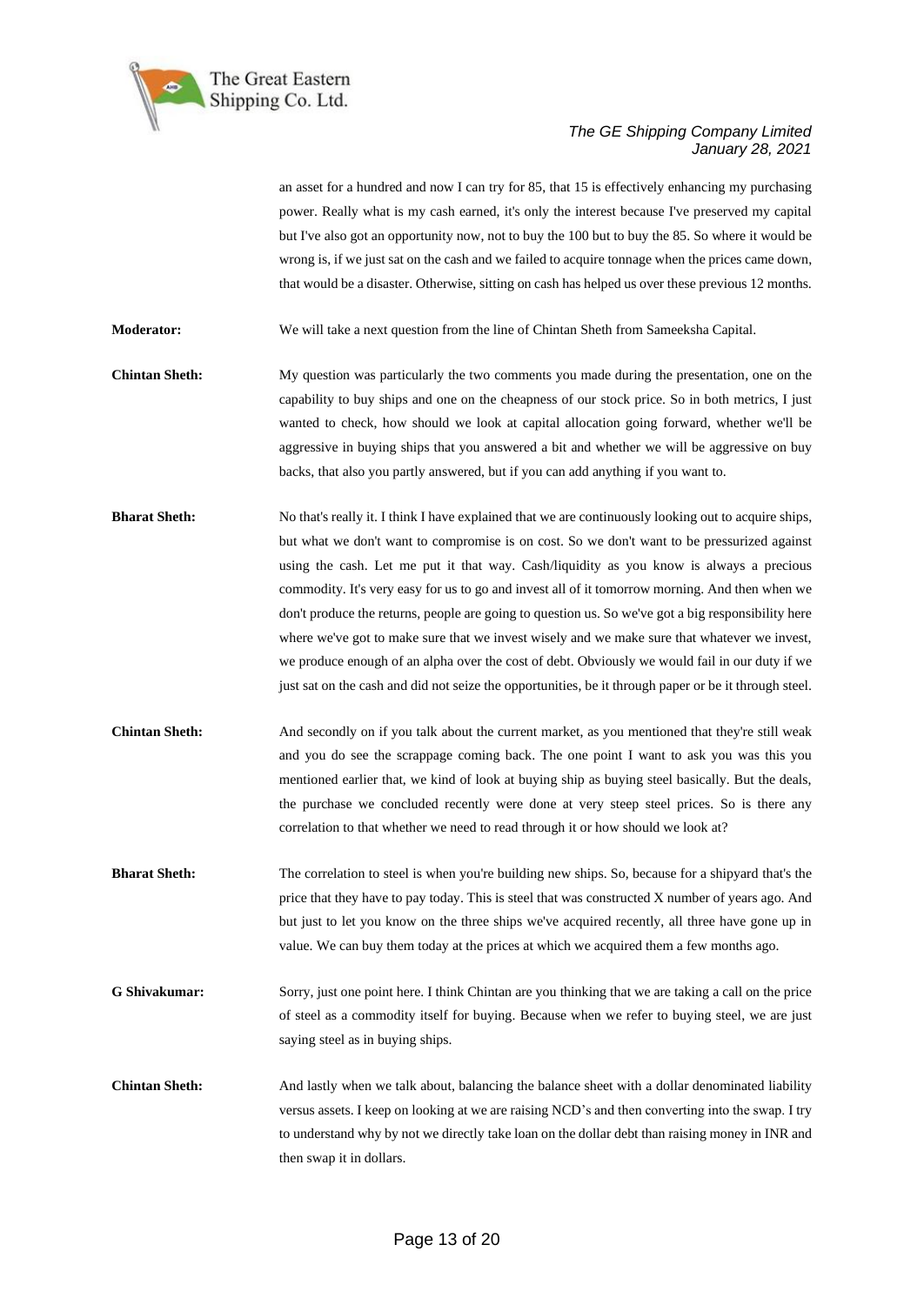

| <b>Bharat Sheth:</b> | We are doing some in direct dollar debt. We've done a couple of the transactions recently, which  |
|----------------------|---------------------------------------------------------------------------------------------------|
|                      | we out of the three ships that we've bought recently or we are in the process of buying the third |
|                      | one, those are directly in dollars. One of them we've done in the bond and so there are two       |
|                      | reasons. One is that when you do it through the bond route, there's zero amortization, over       |
|                      | multiple years. And also if you look at some asset classes, sometime we find it's easier to do it |
|                      | through the bond route rather than through the ECB route. But we have an open-mind to both,       |
|                      | so it's not that we favor one against the other.                                                  |
|                      |                                                                                                   |

**Chintan Sheth:** In terms of course its neutral to us.

**Bharat Sheth:** Yes, I mean broadly, so it's neutral in some aspects in terms of cost it's broadly neutral, but of course when you do a bond, let's say that one of the ships we funded let's say does not have any amortization for 8 years. So that means a lot of the risks capital that we need to set aside, you have the luxury of not having to set aside. So then you can leverage that much a little more, than you normally could do, because you're losing that bit of a risk capital.

**Moderator:** We will take a next question from the line of Sanjiv Pandya from Old Bridge Capital.

**Sanjiv Pandya:** If I try to imagine you over the last 4 to 5 or 3-4 con-calls that I've heard you, you seem to be more a student of volatility than of shipping. So, if I imagine you as just playing volatility, then why stop at merely shipping, only because you know that sector better? For example, let's take container freight; it's a fairly consolidated industry with say 65% of the ships actually being owned by just a few players say five or seven. And if you take what they are also chartering I believe the number is closer to about eight. So it's a fairly a volatile industry with that they are able to even modulate supply of containers and container ships. Wouldn't that be a good place to park your cash in that context? How do I understand your expression of interest in SCI, which would be both an entry into VLCC and container freight?

**Bharat Sheth:** So you've got multiple questions in that one let me try and break it up for you. So first you said, I'm more likely to be a student on volatility and not on shipping. I should not really be a student of shipping after so many years, right? So that's the first point. Volatility I accept, but not of shipping that's first. Secondly, on the container space I think this is a double-edged sword and because it is consolidated so first you know if you try and understand the structure of containers. Very few people control the decision on when to charter in and when to return your ship to you, because what you say that's absolutely right, it's very-very consolidated. So then you are at the mercy of the big players and it's not a widespread market. So you have very-very few customers whom you can possibly deal with. So that itself has got its own inherent risks, number one. Number two, if you look at the very long term returns in the container space, specially the chartering model I'm not discussing the liners, right? Because liners just need vast sums of capital and it really produces very-very disappointing return on capital. But even if you take those who have been in the chartering space, the long-term return on capital is much less than it has been on tankers and dry bulk, assuming you play all the volume, all the cycles well. So, you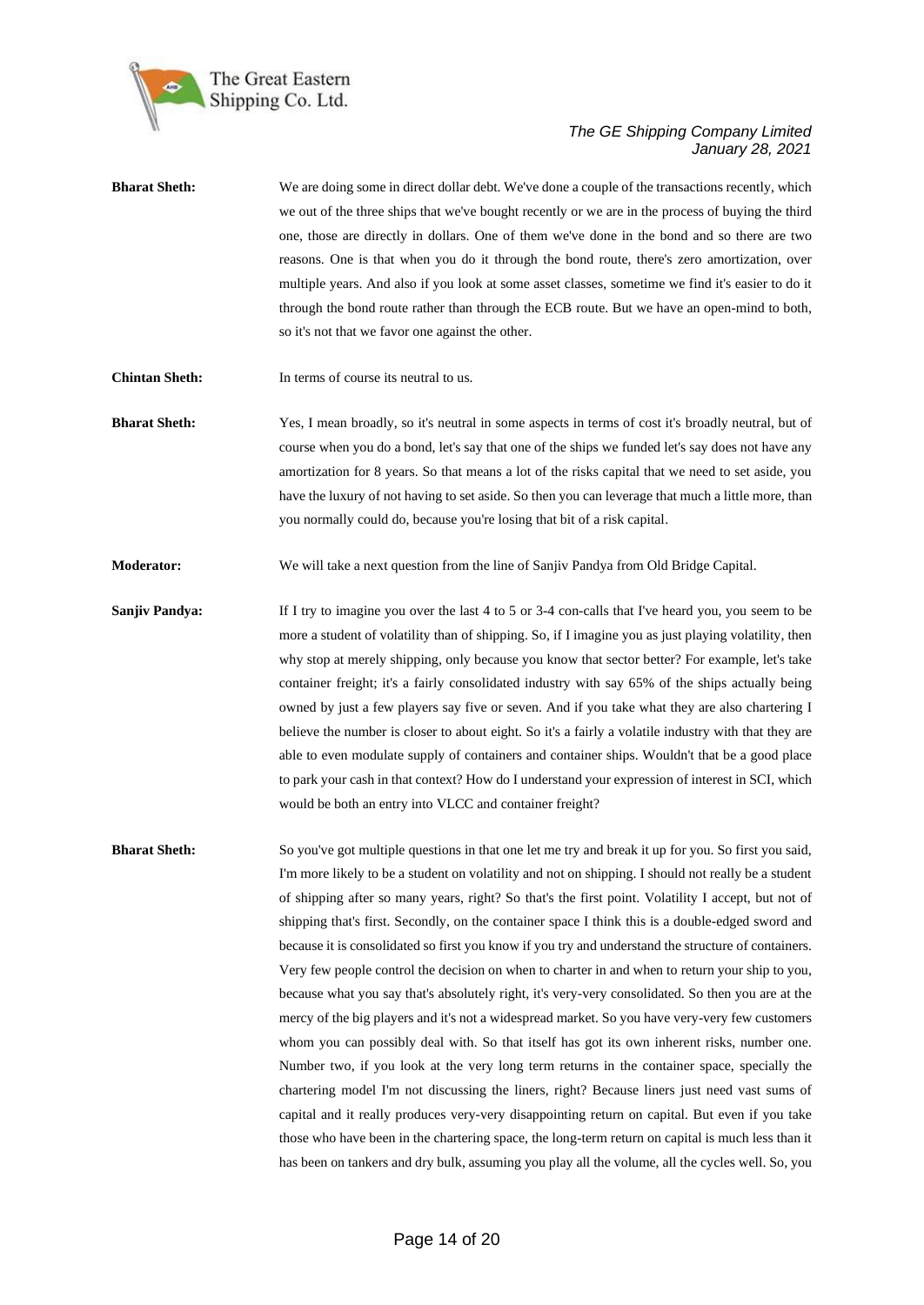

know, what we are seeing today should not get us excited because obviously what we're seeing today is an extraordinary market and it'll just suck you into banking expensively and then you might regret it. So we just got to look at that by getting into this space are we really other than of course there is value that you have diversified into one more sector, but will it produce a superior return to the sectors we already are in? I am not so convinced and there is no data to support that. So I hope I've answered your question on the container as well. What was your third question?

- **Sanjiv Pandya:** Incidental to being a good shipping company you have to carry large amounts of cash on your balance sheet so cash management seems to be one of the big constraints and getting a good yield on cash seems to be one of the big constraints of running a good shipping business. That combined with volatility, I find you use the word black swan very often. That combined with volatility, wouldn't you get more opportunities in playing volatility and get a higher yield on your cash which would convince the market that you are sustainable. The problem seems to be that the market cannot see what you can see. When you say that the ships that I haven't bought are actually being added, the drop in their prices are being added to the yield on my cash, that's not visible to the market. That seems to be affecting market valuations of the company and the market cannot get predictability in this company.
- **Bharat Sheth:** I grant you that, that till you explain some of this it's very difficult for the market to understand it and you must remember that this is an industry that very-very few people truly understand the way it should be understood because first of all if you look at it globally only 25% to 30% of shipping companies is in the listed space, 70% odd is privately held and I guess the only reason why it is privately held is because shipping has never enjoyed proper valuation. It's an under researched, under understood industry. It's strong on cash flow and if you get the asset timing right it provides a very good long-term return on capital and then you can afford to leverage some and therefore you can get a delta on your equity. So that's the reason why 70% of shipping globally is kept in private hands. In India of course there are very-very few people in this space and it's not easy to play this volatility but the point you raise is absolutely correct. How does the market try and understand some of these issues which we can discuss on a conference call like today? I honestly do not have an answer for that but.

**Sanjiv Pandya:** I would like to take these things privately with you especially about cash management and the.

**Bharat Sheth:** Cash management, I will just quickly spend two minutes on cash management. Obviously for us we will not look at taking any risk on that. This is money that we are keeping for two reasons, one is for risk management and one is for having the ability to move quickly in the market. We have discussed in previous investor calls that there have been times when this very ability to just quickly pay in cash has enabled the company to get some very-very lucrative deals and you must remember also that just as we see the cash on the balance sheet so do many sellers see the cash on the balance sheet and therefore there have been occasions when a seller who wants to quickly transact will tell his broker first speak to Great Eastern because we know they have the capability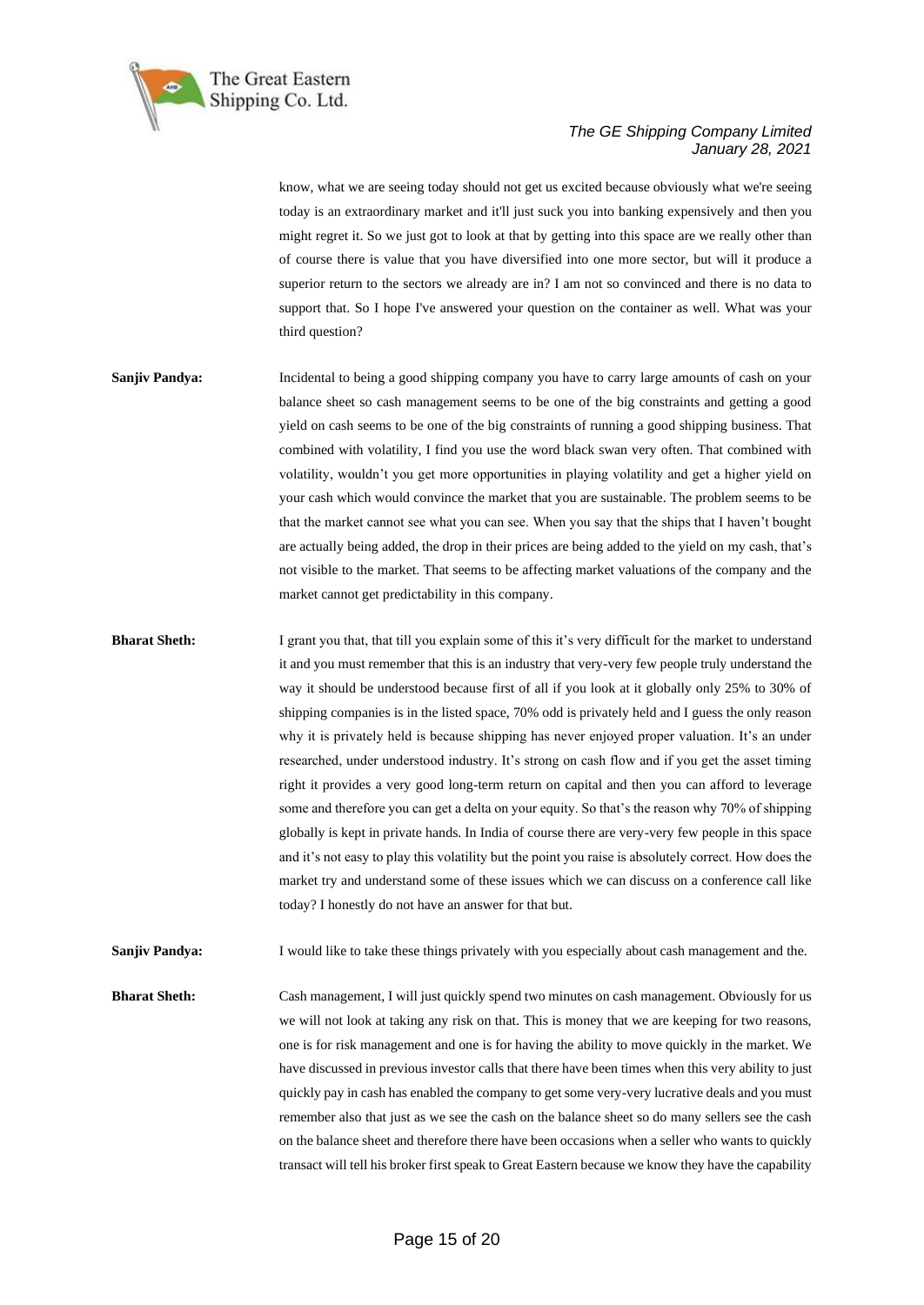

of moving quickly and I am telling you that absolutely factual that we have bought at least half a dozen ships in the last few years where we got the first bite of the cherry or the only bite of the cherry simply because we had the ability to move very quickly. That cash has really proved very useful to us but other than that we will not take any other risks on the cash.

**Moderator:** Our next question is from the line of P. Manoj from The Hindu Business Line.

- **P. Manoj:** I have been hearing what you have just explained about capital expenditure and all that. This is basically for organic expansion for your own company. Now we have an opportunity or you have an opportunity on the horizon. I am talking about Shipping Corporation of India. Have you taken a call to participate in the disinvestment process for SCI? Whether the board today gave you an approval to look at it or file an expression of interest?
- **Bharat Sheth:** Manoj we are still waiting to collect certain data. We have got some unanswered questions at this stage, we have got some people helping us understand some of these issues. We really don't want to take any call until we have understood all the issues at stake.
- **P. Manoj:** But the thing is the disinvestment department has clearly said that, those information that potential bidders are seeking will be available only at the next stage of the bidding process?
- **Bharat Sheth:** Some information we may be able to get pre the bidding, a lot of it will be post the bidding, you are quite right, but we are waiting to get some information pre the bidding which we may or may not get soon but we will try to get it.
- **G. Shivakumar:** Manoj it's a little early, we have still not made up our mind on this. We need more time to think about it.
- **P. Manoj:** You are saying that it's a little early because the date is approaching another fortnight or so. February 13<sup>th</sup> is the last date?
- **Bharat Sheth:** Yes, we will take call nearer the date Manoj.
- **P. Manoj:** Is the board in line…
- **G. Shivakumar:** We can't discuss what deliberations have happened at the board. So we will leave that aside for now. The fact is that we need more information before we can make the call and we hope to have that information in the coming days.

**Moderator:** Next question is from Ankit Panchmatia from B&K Securities.

**Ankit Panchmatia:** A bit of questions on the offshore side. We have been tracking some offshore renewals which are been happening although very few of them at the rates for the same looks quite upbeat. One thing, do we see a similar trend playing out for us in the offshore market wherein we could get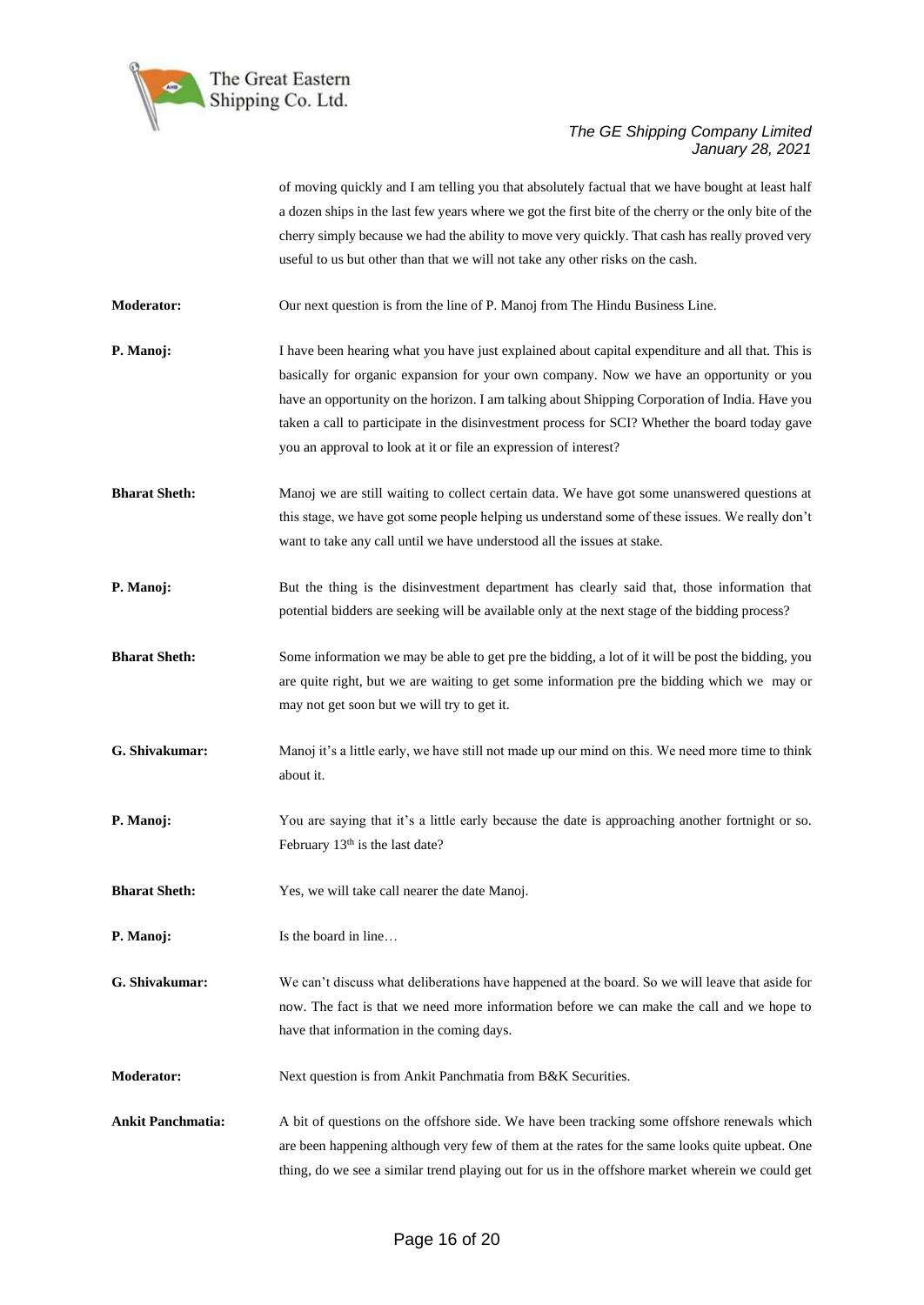

positively surprised in terms of the rates it gets renewed with, one and second are the clauses more stringent this time in terms of the bidding norms or what is the participation, what does the participation looks like at this point of time? Any flavor over this offshore renewals would be much helpful.

**Bharat Sheth:** As the CFO mentioned we have two rigs for which we had just participated in a tender. We won't know the outcome for a few months but it is our belief that the pricing will be higher than what it is now based on as you rightly pointed out, evidence to show that the newer prices will be higher than what they have been in the past. We too hope and believe that they will be higher, how much higher will be difficult to say. It will depend on the competition and on what others had been bidding etc., which obviously is impossible to guesstimate. As far as the boats are concerned, it is a business that comes up all the type on renewals, again that's a little more fragmented and it is on the drilling business. Very-very difficult to say, there of course the barriers of entry as you are aware are probably lower. On the boat business I am hoping that it will be higher than previously done but again I would just caution that these things are difficult to ascertain. It's also a function of what oil prices are doing at a point of time. They have now recently of course stabilized in the mid-50s so there is a little more enthusiasm possibly in that space but we have seen how quickly oil prices can move down and it's possible that the current price of oil is supported by OPEC plus action because as we have showed on one of the slides the demand I think because of COVID is still very-very weak. We don't know the extent to which and what will be OPEC plus is action going forward. Will they continue keeping oil of the market, will they increase pumping capacity, there are lots of unanswered questions but I am a little more confident on the rigs because there we are clearly see a tightening of the market.

Ankit Panchmatia: On the newer contracts, how are they drafted, are they stringent, are the short listing process quite hard compared to what they were when the last time these rigs were renewed, any flavor around the same?

**Bharat Sheth:** Nothing that we cannot price because maybe the system works is you are aware from the beginning what are the customer requirements and you price everything accordingly. So nothing that will concern us whereby we would not agree to price or we would not agree to participate.

**Ankit Panchmatia:** On the gas side what is the typical tenure we are been tied up for? Any of the gas carriers coming out from that tenure and we could just swipe it off towards to a spot rate, any flavor around this gas?

**Bharat Sheth:** One of our smaller ships is coming off in May '21 and one of the larger ships is coming off in August '21. That's when both will come out for repricing.

**Moderator:** Our next question is from Himanshu Upadhyay.

**Himanshu Upadhyay:** We had this Sea Change Maritime LLC investment in that company. It was into some containers shipping business; we had taken provisions but it is completely gone down or it still remains?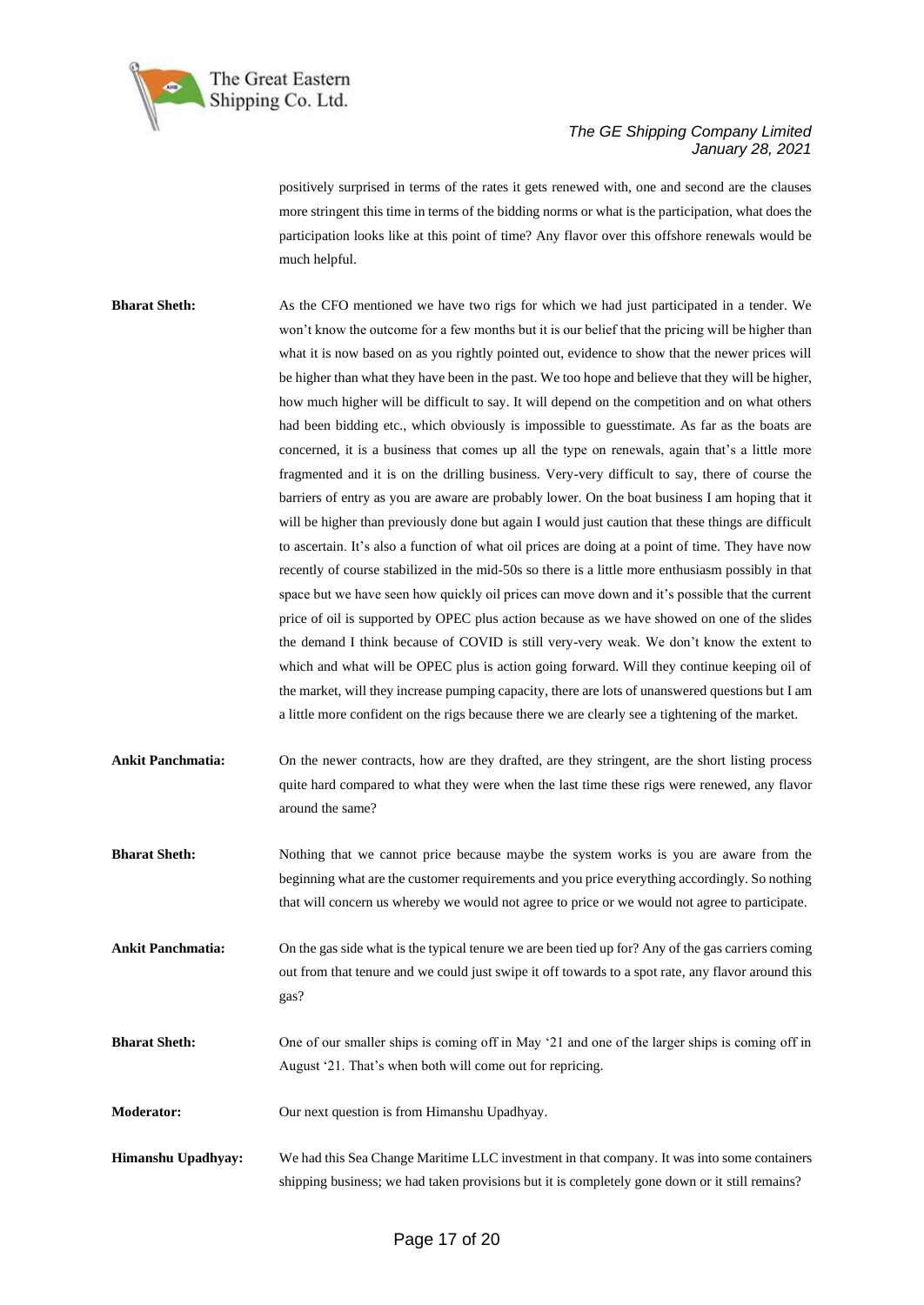

- **G. Shivakumar:** Yeah, it's gone. It's shutdown. That's the nature of that container and it is actually it is at point that container shipping is quite a brutal market.
- **Himanshu Upadhyay:** With last 4 to 5 years, we have continuous reduction in the CAPEX on the offshore side. What is the outlook for 2021 means anything you are hearing or what the larger players are saying? Have we reached this stage of the working of….?
- **Bharat Sheth:** All the larger players have become smaller players because they have all gone belly up. Almost every large player both on the drilling side and on the boat side have gone belly up. They have restructured under Chapter 11 or equivalent of Chapter 11 but clearly the general view is as CFO pointed out in one of the slides, there is very little, almost nobody is now building anything in that space and many of the assets have been idling for considerable periods of time and are unlikely to come back into any level of activity and therefore I don't think Cal '21 there is going to be any real improvement as I said, in the rigs we expect the rates to pick up but on the whole it's difficult to be positive on that market over the next 12-18-24 months.
- **G. Shivakumar:** He is referring to EnP CAPEX.

**Bharat Sheth:** EnP CAPEX I don't think is likely to go up. You mean global EnP CAPEX?

- **Himanshu Upadhyay:** Yeah, and specially off shore.
- **Bharat Sheth:** Yes, offshore. I don't think is likely to go up a lot. If you ask me it's not going to go back to what it was obviously when it was (+300 billion). It's now at a 15 year low at 125. I think it was last at these numbers in 2004-05 but I think that it is unlikely to go up a lot. I think where things could improve is more on the supply side rather than on the CAPEX side.
- **Himanshu Upadhyay:** Generally, in commodities when we see if the CAPEX has been low for a pretty long period of time, the up cycles also come over a period of time?
- **Bharat Sheth:** It can happen, again it all depends on how the renewables all shape up and a lot of the oil companies now are moving a large part of their capital into renewables and not in fossil fuels. I think we have got to wait and watch and it's impossible to second guess what the oil company will eventually do but from whatever we are reading capital is getting diverted into renewables.
- **G. Shivakumar:** I think what happened with Shell on shore also, it depends on that as well.
- **Moderator:** We will take our next question from the line of Rajkumar, an Individual Investor.
- **Rajkumar:** Given the bleak outlook for offshore. Just wanted to know why we have not taken any impairment on the balance sheet because I still see almost 3000 crores worth of net assets shown on the offshore and I think NAV, Shiv mentioned that it's in the near about of Rs. 50-60. Any comment on that?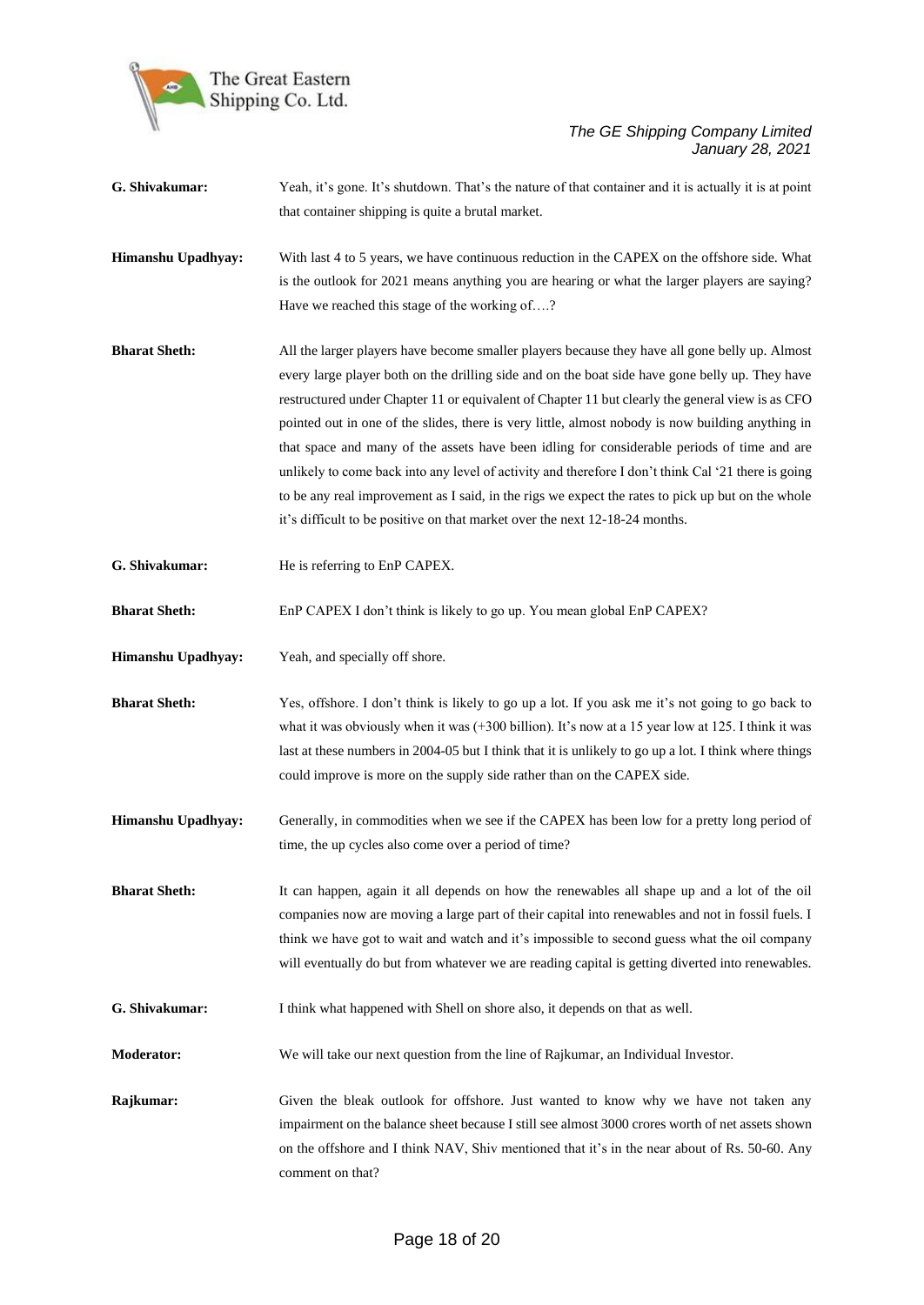

**G. Shivakumar:** I think the way he is doing it is 450 to 500. The difference between these two which is a Rs. 50 per share is on top of their cost, so Greatships cost in our books. You have to add Rs. 50 per share to that and then you will get their individual NAV but coming to your main question which is on the impairment. Every accounting period typically this is annual for offshore, we do an assessment of the value of all the assets. This is based not just on the market value but also on what is known as a recoverable value of the assets. Now how the recoverable value is based on forecast of what the asset could earn. The way we do, how do you do a forecast of what the asset could earn. For the immediate period which is of 2-3 years, we take the current rates. For over the longer period we take long-term averages because as you know this is a cyclical business and you will see the cycle come back at some point you will have low markets and you will have high markets. Over a long period of time, you will tend to earn long-term averages. That's how we do the assessment of the recoverable value of the asset, we do an NPV of that and based on that it is assessed that there is no impairment required as of the last time we did the accounting, the checking. Again we will do this again in March. We get influenced by the current charter rates but on a long-term average, long-term basis the charter rates were much higher than where they are today. Those are the numbers which mean to the calculations and that's the whole idea that you are not impairing, just writing it down to market because this is not a calculation where you just write it down to market on a quarterly basis and then you will just have only capital value changes in your P&L and therefore this takes a longer-term view on the value of the asset.

**Rajkumar:** Given that the market has significantly deteriorated compared to the last year. Is it fair to expect that you will have some impact in coming up in the coming quarter given that the last part of the year?

**G. Shivakumar:** The market has not deteriorated as compared to the last year. Mr. Sheth just mentioned that we are expecting a better pricing than the last one. We are hoping for a better pricing than the last one because the market is getting a little tighter. We don't know what pricing will be done on the contracts but the general feel of the market is that the market for drilling assets at least is tightening. And since we seem to have a little bit confusion on the NAV part, in the standalone NAV we take the value of Greatships in the Great Eastern books at the cost, the equity investment cost approximately Rs. 80 per share of Great Eastern money and that is stitching in the Rs. 450 per share NAV. So when you add that Rs. 50 you are not taking into account that Rs. 80 which we are starting with. You got that, right?

**Rajkumar:** I got it.

**G. Shivakumar:** NAV of the offshore business is close to 2000 crores based on these numbers.

**Anjali Kumar:** There is one last question and I will just read that out because he has typed out his question. It's from the Mr. Jayesh Parekh He says over the last 5 years your NAV has gone up from 450 to 500 whereas over the same period your stock has been virtually flat. Is that the right way to look at the way the market values the company?